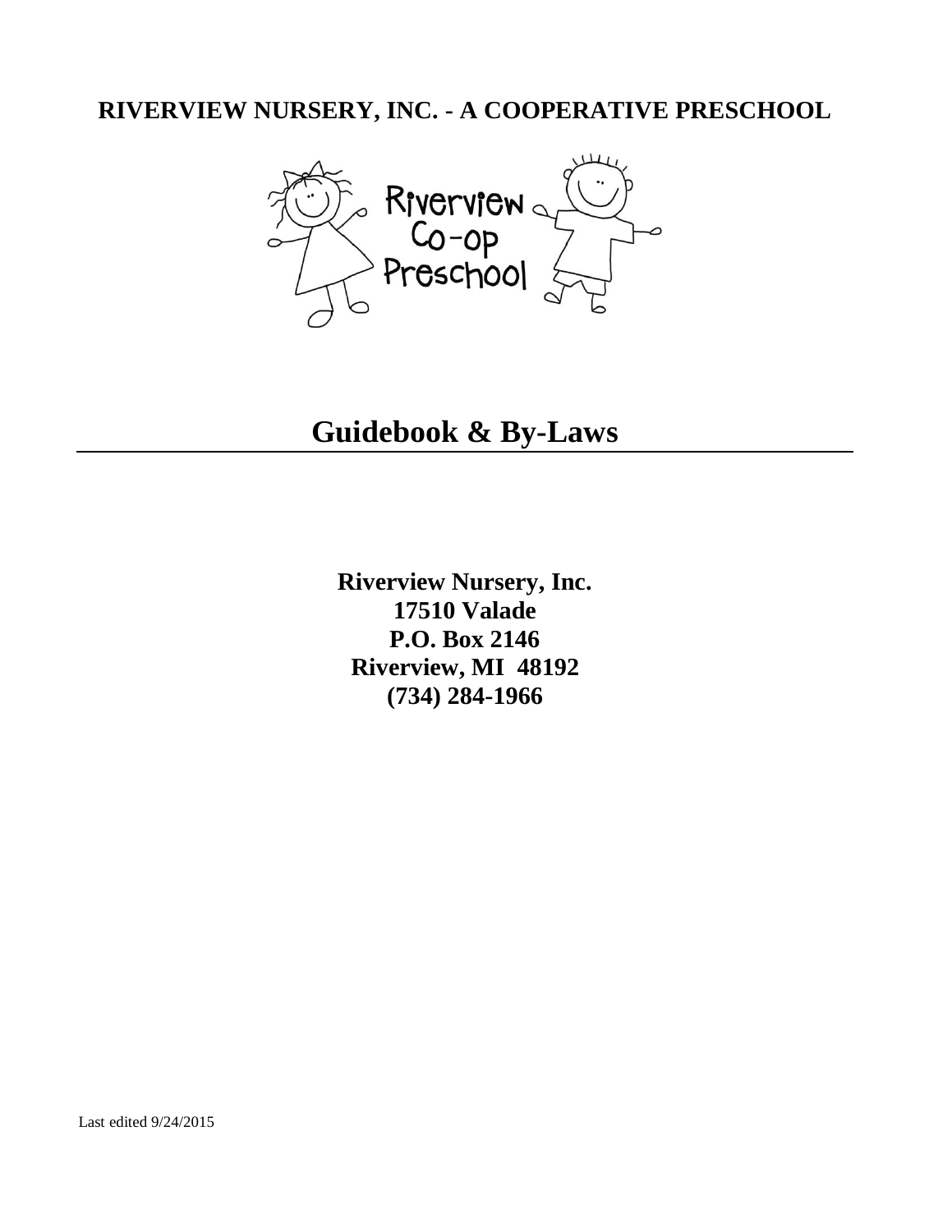# **Table of Contents**

|                                                                                                                                                                                                                                                                                                                                      | What to Expect When Your Child First Starts Nursery School<br>Helpful Hints in Preparing for Nursery School<br>Ways of Giving Acceptable Help to Children | 3                                                           |
|--------------------------------------------------------------------------------------------------------------------------------------------------------------------------------------------------------------------------------------------------------------------------------------------------------------------------------------|-----------------------------------------------------------------------------------------------------------------------------------------------------------|-------------------------------------------------------------|
| <b>Helpful Hints for Working Parents</b>                                                                                                                                                                                                                                                                                             |                                                                                                                                                           | 4                                                           |
| Guidelines for Working Parents<br>Lasting Values of the Nursery Experience                                                                                                                                                                                                                                                           |                                                                                                                                                           | $\mathfrak{S}$                                              |
| Sample Daily Schedule                                                                                                                                                                                                                                                                                                                |                                                                                                                                                           | 6                                                           |
| Articles of Agreement                                                                                                                                                                                                                                                                                                                |                                                                                                                                                           | 7                                                           |
| By-Laws<br>Article I - Purpose<br>Article II - Membership<br>Article III - Handling and Acceptance of Applications<br>Article IV - Meetings<br>Article V - Tuition and Fees<br>Article VI - Executive Operation<br>Article VII - School Operation<br><b>Article VIII - Amendments</b><br>Article IX - Dissolution<br>Membership Jobs |                                                                                                                                                           | 9<br>9<br>9<br>10<br>10<br>11<br>12<br>15<br>17<br>17<br>18 |
| Change list<br>June<br>May<br>May<br>August<br>May<br>July<br>August<br>April<br>July<br>August<br>January<br>May<br>August<br>December                                                                                                                                                                                              | 2004<br>2006<br>2007<br>2008<br>2009<br>2009<br>2009<br>2010<br>2010<br>2010<br>2011<br>2011<br>2011<br>2011                                              | 21                                                          |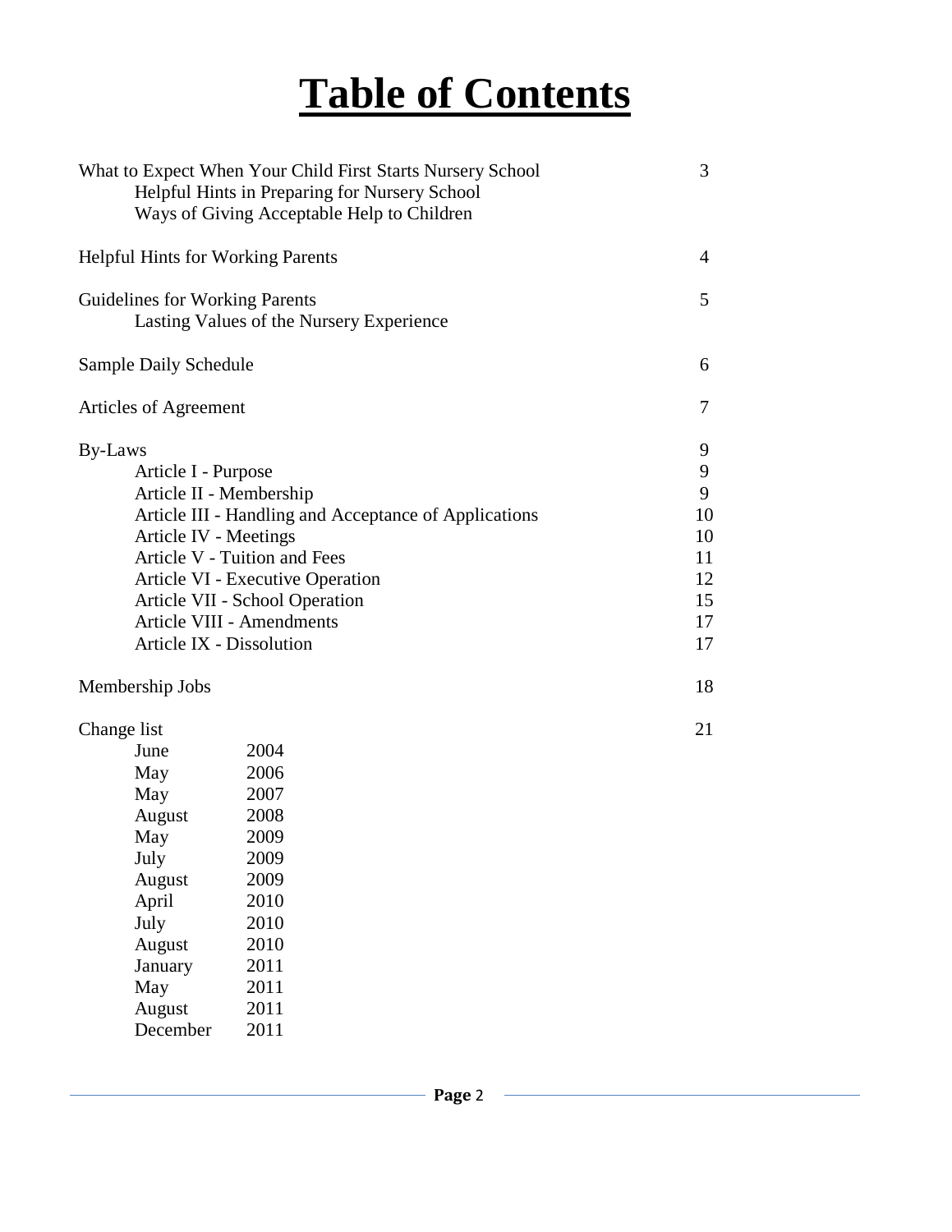| March | 2012 |
|-------|------|
| April | 2015 |

# RIVERVIEW NURSERY, INC. GUIDEBOOK AND BY-LAWS FISCAL YEAR JULY 1 - JUNE 30

## **What to Expect When Your Child First Starts Nursery School**

Try not to have high expectation or hopes of great change. Just remember, every experience either good or bad, is a learning and growth experience.

- 1. He/she may not act like himself/herself at all. His/her behavior may be extremely good, or very aggressive and angry.
- 2. He/she may wet or soil his/her pants at school or home. No fuss is necessary; it will pass. He/she feels threatened with insecurity.
- 3. He/she may cling to you on working days; let him/her. He/she is the most important child to you. Just remember the other children may need special attention, too.
- 4. Nursery school is not always a happy place for your child. Console him/her, help him/her to cope and accept the frustration.
- 5. Children may have nightmares or disrupted sleeping habits.
- 6. Your child may not bring home finished projects or learn facts. We hope he/she develops a happy, well-adjusted attitude.
- 7. Do not be discouraged…not all children go through these adjustments. Many are very mild.

## **Helpful Hints in Preparing for Nursery School**

- 1. For the first, few months' inexperienced parents should not change working days without consulting the Teacher/Program Director.
- 2. Discuss Nursery School procedures with your child before school starts.
	- A. Tell them the Teacher/Program Director's name and his/her function at school, the number of other children in the class and the type of toys and equipment at the school. Explain length of time they will be gone.
	- B. Avoid lectures on good behavior. Some negative behavior is expected due to the over stimulation and different frustrations. Encourage them to have fun and enjoy the experience.
- 3. Dress them comfortably, with washable clothing. Shoes with rubber soles are preferable for safety and comfort.
- 4. Your child may want you to stay with him/her at the school. Plan to stay 20 minutes or so in the beginning. You will have help in deciding when it is best to just say good-bye. Crying for some children is normal at first. Never sneak off without saying you are leaving and assuring your child you will return.
- 5. School can be tiresome. Try to avoid planning long or excitable trips during the first weeks of nursery school.
- 6. The child may decide (either in the beginning or later in the year) he/she does not want to go school. Do not oversell school on how great it is. School should be routine, not a choice. Calmly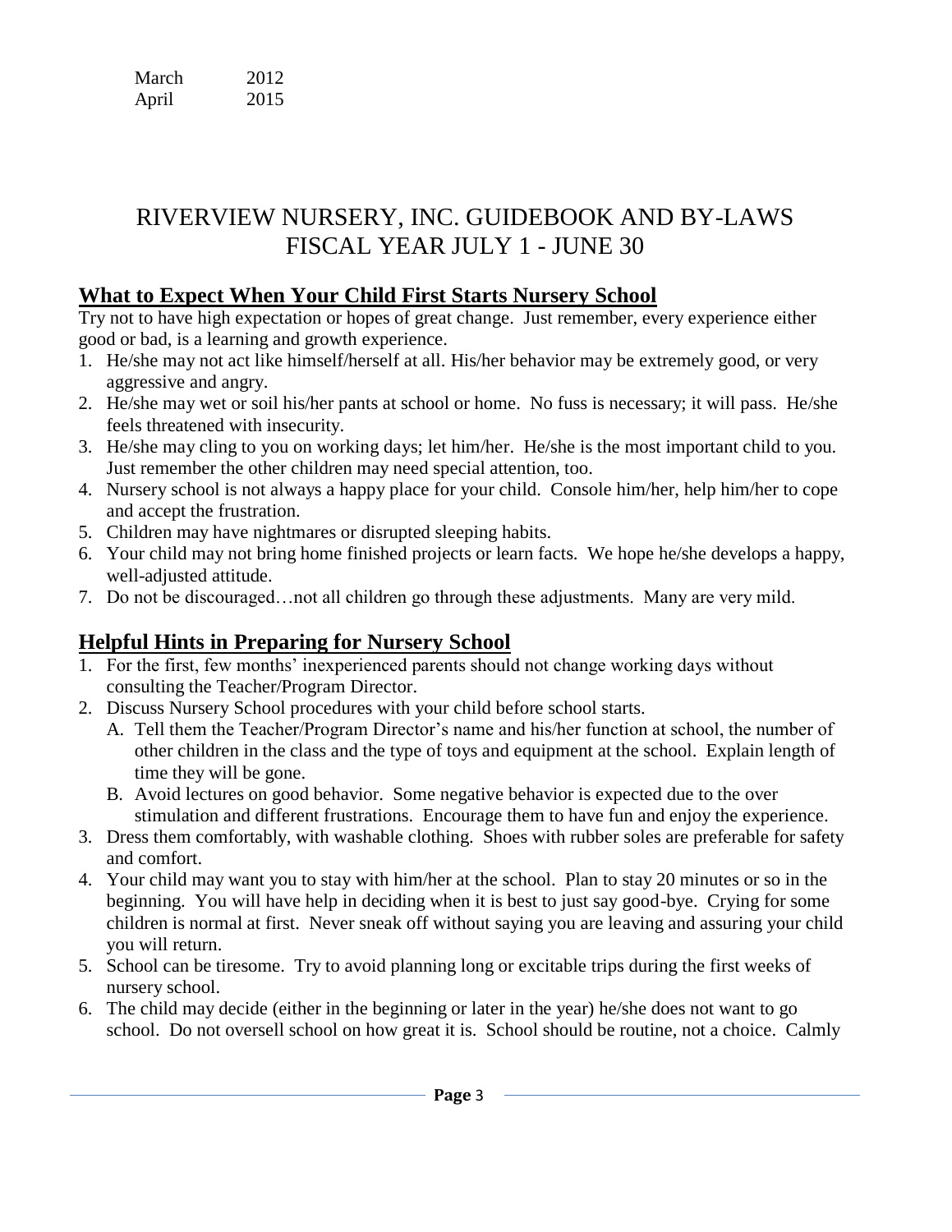get him/her ready to go. If there is a definite fear over attendance, a Teacher/Program Director conference should be set up.

## **Ways of Giving Acceptable Help to Children**

- 1. Let the child feel that you are guiding in his or her best interest, so everyone can be happy.
- 2. Build a friendly and understanding relationship with the children. Accept each as he/she is; remember he/she is a human being too.
- 3. Be sure the child understands give only essential, simple directions. Show him/her, as well as tell him/her if he/she has difficulty understanding
- 4. Give advance warning of clean up. "Five minutes until clean up." Let him/her finish his/her activity, if possible.
- 5. Do not hold a child to a uniform standard of performance. Vary the amount of help and supervision used according to the situation and child. Be understanding when errors in judgment occur.
- 6. Give the child a choice, when feasible. When this is not possible, you suggest what to do, with positive phrases.
- 7. Allow the child to learn by experience. Help only to avoid failure and discouragement.
- 8. Help children avoid destructive behavior by redirecting their energies to other, more calming activities. Help only to avoid failure and discouragement.
- 9. Rejoice with the child when he/she achieves, no matter how small.
- 10. A toy "belongs" to a child until he/she discards it. With a much-desired item, you might suggest that it would be nice if "so and so" could have a turn too. A building of blocks may be taken down only by the child who built it or with his/her permission.

## **Helpful Hints for Parents in the Classroom**

You have joined a cooperative nursery because you want to be involved in your child's experience. There are many ways of involving yourself. The following guidelines should help you become constructively involved, so that all of the children, as well as you, will derive the greatest benefit and pleasure from the nursery situation.

- 1. RELAX!
- 2. Realize the others are there to learn too, and not to judge you or your child.
- 3. You will have different reactions to your role as a working parent. Do not be afraid to do what looks right at the moment. Watch the Teacher/Program Director, and see how he/she handles the various behaviors and situations of the children.
- 4. Remember, the children come first. Assist the Teacher/Program Director with his/her planned duties. Clean up after the session has been dismissed. Save non-essential talk with other adults until after the session.
- 5. Learn to recognize the constructive noise that comes with the excitement of a child's accomplishments. Remind them of "indoor" and "outdoor" voices.
- 6. Use positive language such as "We wait our turn at school," instead of "Don't push."
- 7. Discipline: What we are striving for is the development of self-discipline in the children. However, various situations may arise which will need your intervention.
	- A. HITTING: Find out what the problem is and redirect the child. If unsuccessful, feel free to call on the Teacher/Program Director. He/She knows the children and may know the reason for the actions.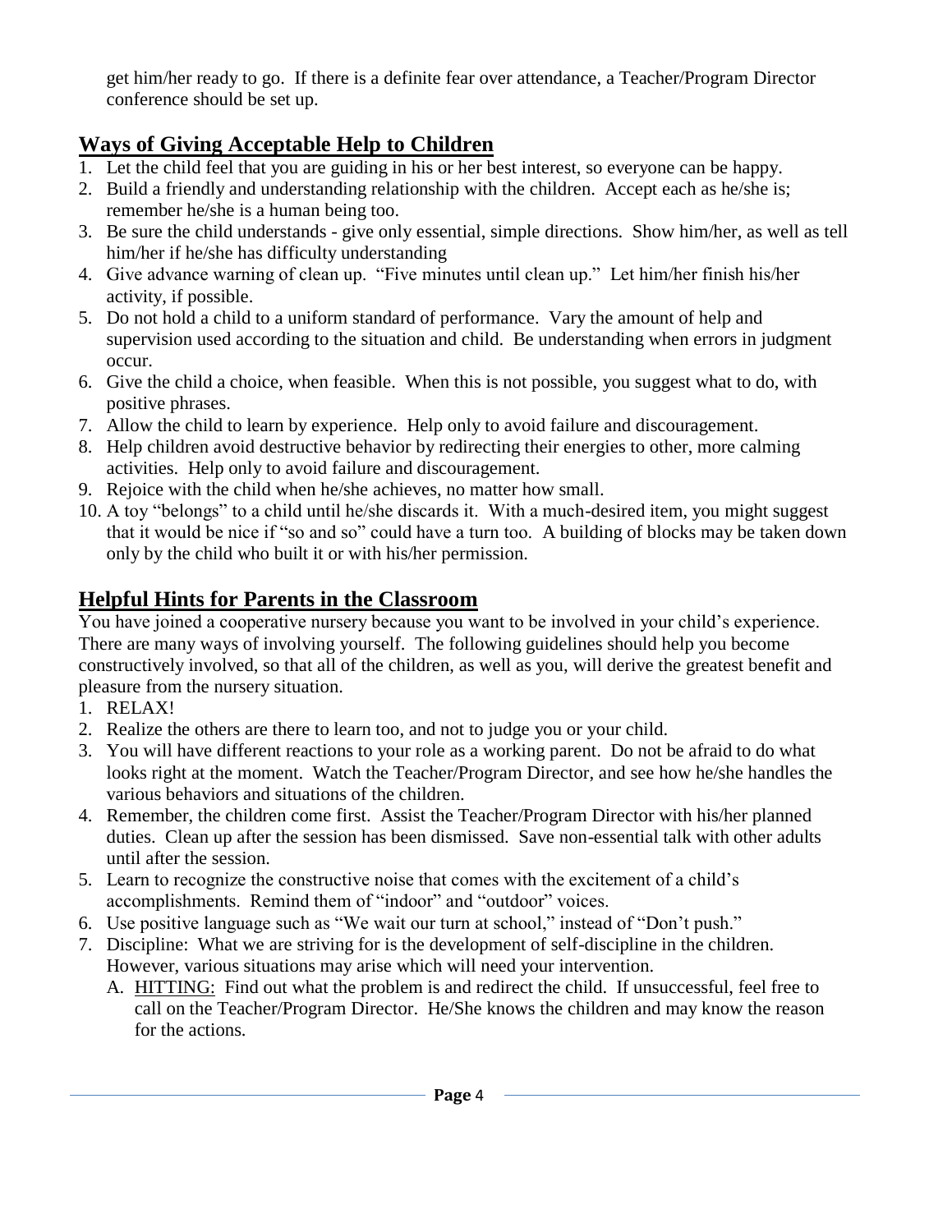- B. USE OF UNACCEPTABLE LANGUAGE: If possible, ignore it. Explain it is not acceptable language for nursery school
- C. ANTI-SOCIAL: Try to redirect the child to another area and get him/her interested in something else. If unsuccessful, ask the Teacher/Program Director for assistance.
- 8. Encourage the children to participate as much as possible in whatever is going on.
- 9. Read to the children whatever they ask, if you are not otherwise occupied. Sometimes it is possible to read while supervising the playhouse, for example.
- 10. Participate along with the children if they seem to need it. Help start an airplane hanger in the block area or let them serve you in the yellow center. Be sensitive.
- 11. Try to really get to know each child, or at least as many as you can. Helping them feel comfortable in this new situation will help you to feel that way also.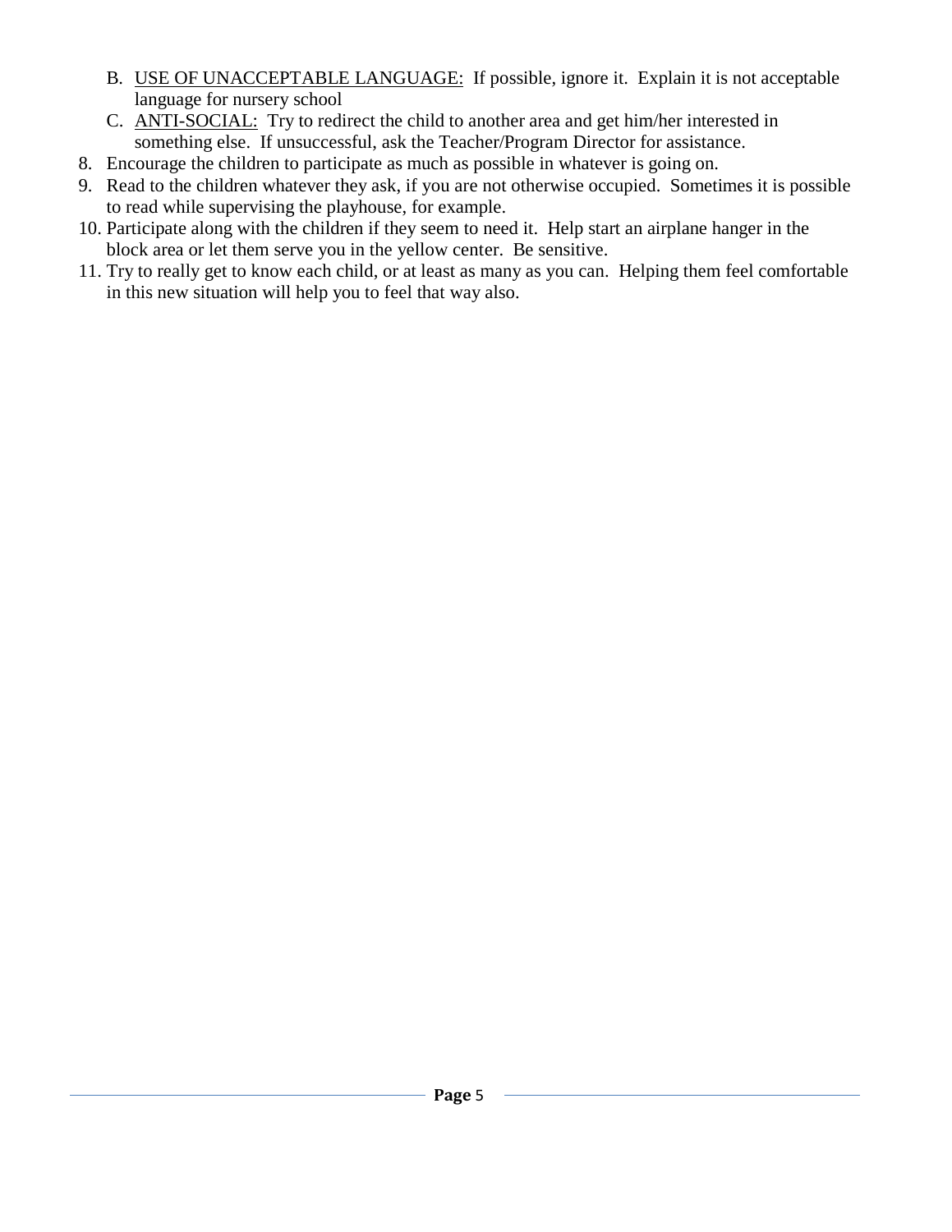## **Guideline for Working Parent**

- 1. Observe and be interested in the children; and you will see what needs to be done.
- 2. Be careful not to discuss a child in his/her presence.
- 3. See that each child is invited to participate in group activities.
- 4. Enter into games and music activities with the children.
- 5. Feel free to hold a child on your lap, if he/she wishes during quiet activities.
- 6. Your primary role at the nursery is that of assistant Teacher/Program Director. Try to understand what the Teacher/Program Director is trying to accomplish each time you work so that your assistance will help insure smooth functioning of the program.
- 7. Your basic duties as a working parent will be posted in the area to which you are assigned at the Nursery. Performing these duties as listed will enable your Nursery to operate. However, if it is to be a real successful adventure, it will be due to your efforts to look beyond these basic duties and volunteer your help whenever it seems to be needed during the nursery session.
- 8. It is your responsibility to arrange for a substitute, if you are unable to work on a scheduled day.
- 9. Field trip transportation is the responsibility of each parent, due to a new law enacted in 1980. Hopefully, these guidelines will help you feel relaxed and competent as a working parent. Please

remember these are not ironclad rules. We try to be as flexible as possible. When in doubt, never hesitate to ask the teacher/program director; but chances are, your own impulses are right on. Relax and enjoy yourself. It is really a lot of fun.

## **Lasting Values of the Nursery Experience**

It is very hard to write a conclusion to a manual of this type. In fact, it is almost impossible since, as the Nursery continues, so do the members who change almost every year and bring new ideas to share with one another. The Nursery is built on these ideas.

A parent can enter their child in a cooperative nursery, give nothing, and in return get nothing. Alternatively, with just a small amount of effort, they can also reap many things that they never thought possible.

A parent usually joins a cooperative nursery for the benefit of their child. However, the child is not the only one to benefit. In no other organization will you be able to use your talents so well, those talents that you have and those that you never knew you had. In addition, no other organization enables you to draw from the ability, knowledge, and experiences of so many people.

You will have moments of comfort when you realize that your child reacts quite the same as every other child and that his/her behavior is in no way new.

Riverview Nursery, Inc. is a group of thinking adults who care very much about children and about their education. You are an asset to your community and your children have the benefit of a wonderful experience. We are happy to have you as part of this lasting experience.

(Adapted from another cooperative nursery guidebook)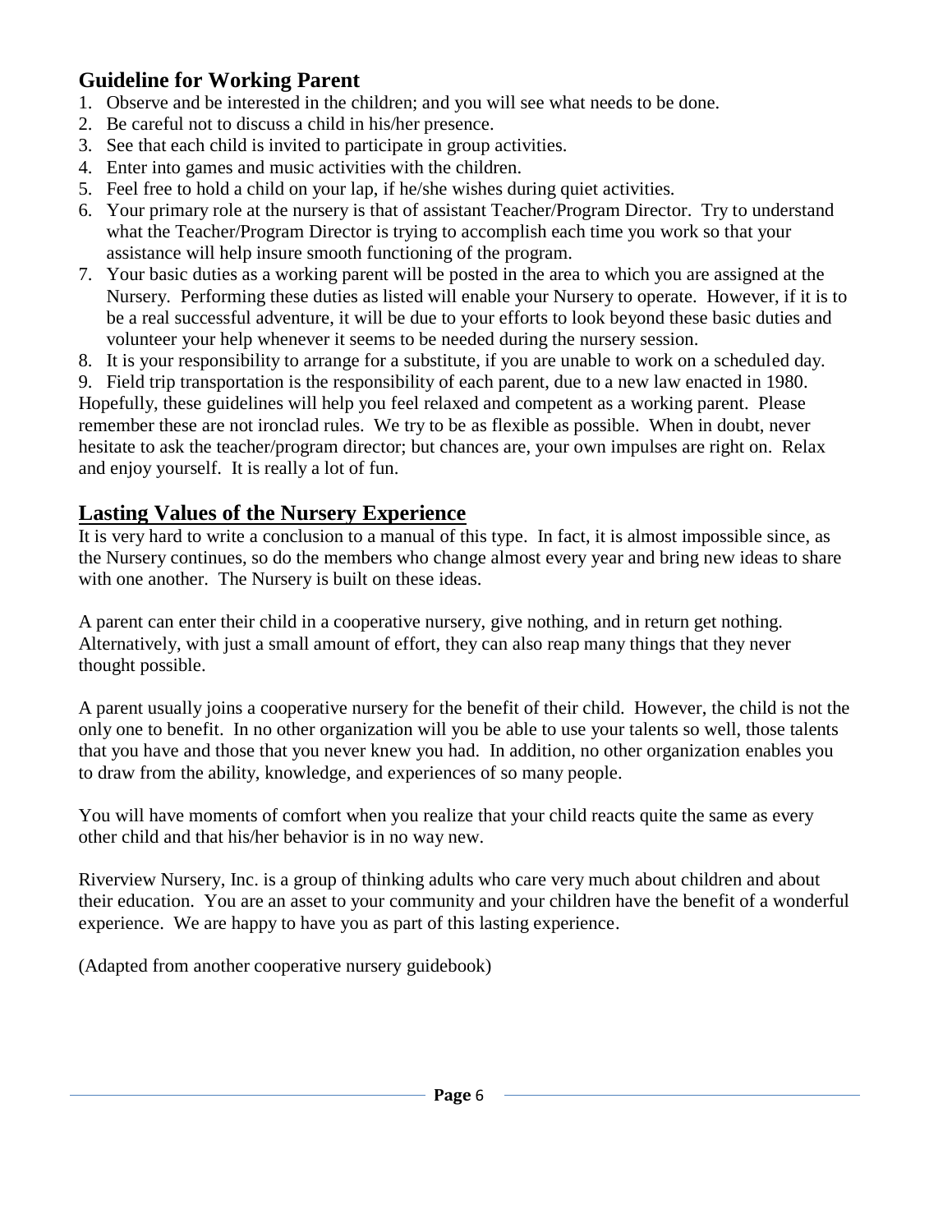## Sample Daily Schedule

#### 9:00 - 11:30 Three-Year Olds

9:00 Working parents arrive and help set up the nursery and assist the Teacher/Program Director. 9:00-9:10 Arrival of Children – Name Tags – Parents and Children Sign in, Check child's job 9:10-9:30 Greeting/Large Group Time 9:30-9:50 Outside/Large Motor Time 9:50-10:10 Small Group 10:10-10:20 Wash Hands/ Bathroom Time 10:20-10:45 Snack time 10:45-11:10 Work Time 11:10-11:20 Clean-up 11:20-11:30 Music, Games, Stories 11:30-11:45 Dismissal of Children - Parent Signs out. Working parents stay to clean the classroom for the next session. Working parents must stay until ALL children are picked up.

#### 9:00-12:00 Four-Year Olds

9:00 Working parents arrive and help set up the nursery and assist the Teacher/Program Director. 9:00-9:10 Arrival of Children – Name Tags – Parents and Children Sign in, Check child's job 9:10-9:30 Greeting/Large Group Time 9:30-9:50 Outside/Large Motor Time 9:50-10:10 Small Group 10:10-10:20 Wash Hands/ Bathroom Time 10:20-10:40 Snack time 10:40-11:40 Work Time 11:40-11:50 Clean-up 11:50-12:00 Music, Games, Stories 12:00-12:10 Dismissal of Children - Parent Signs out. Working parents stay to clean the classroom for the next session. Working parents must stay until ALL children are picked up.

#### 12:20-2:50 Young Fours

12:20 Working parents arrive and help set up the nursery and assist the Teacher/Program Director. 12:20-12:30 Arrival of Children – Name Tags – Parents and Children Sign in, Check child's job 12:30-12:50 Greeting/Large Group Time 12:50-1:10 Outside/Large Motor Time 1:10-1:30 Small Group 1:30-1:40 Wash Hands/ Bathroom Time 1:40-2:00 Snack time 2:00-2:30 Work Time 2:30-2:40 Clean-up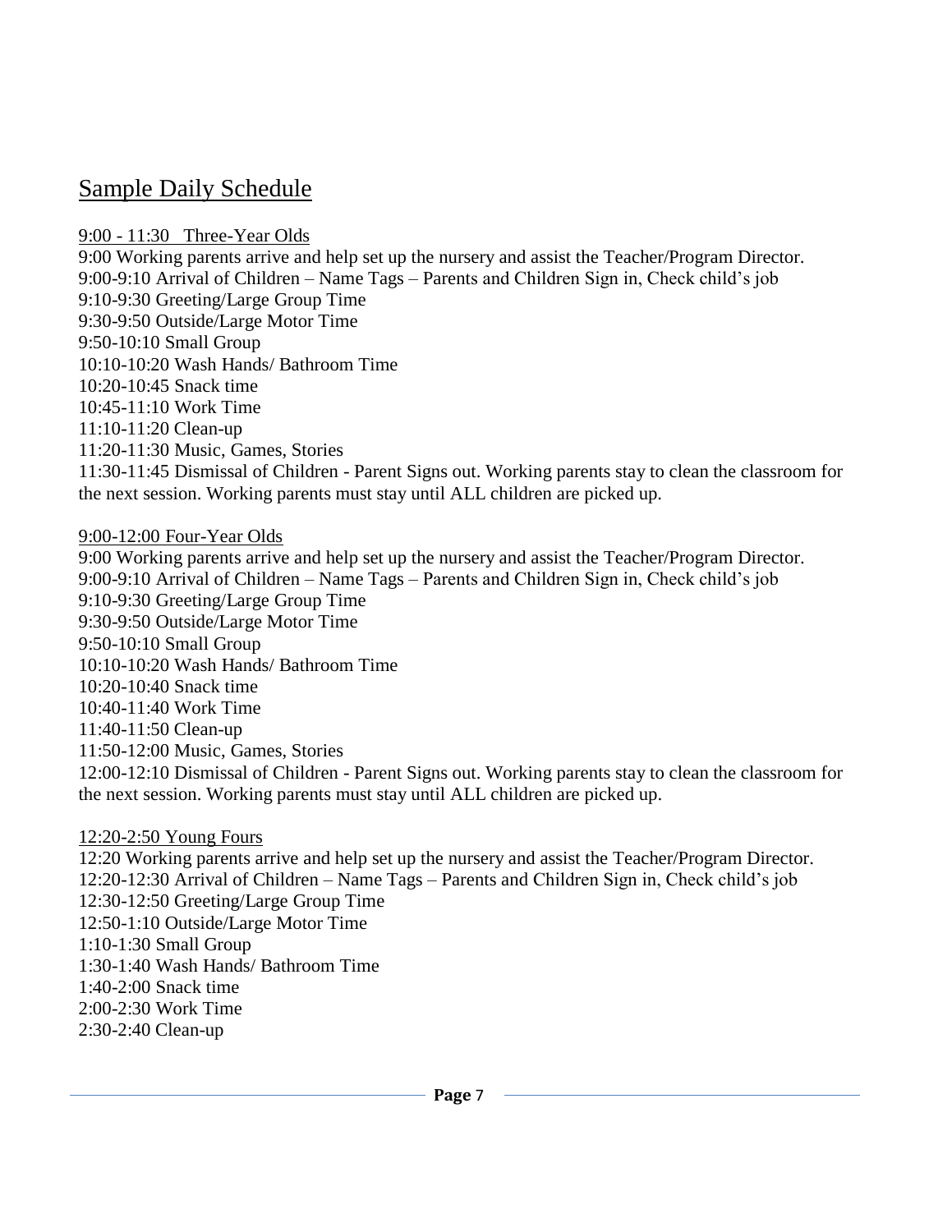2:40-2:50 Music, Games, Stories

2:50-3:10 Dismissal of Children - Parent Signs out. Working parents stay to clean the classroom for the next session. Working parents must stay until ALL children are picked up.

\*\*Schedule is approximate and flexible to allow for special events and activities, which may occur. \*\*

# **Articles of Agreement**

Please read all of the following items carefully. You will sign and return one (1) copy of these Articles and the other copy will remain in your Guidebook for your reference.

- 1. A properly filled out Health Appraisal Form must be submitted for each child. Rubella, polio, measles, mumps, DPT and chicken pox immunizations are required by the State for any child entering the Nursery. Exclusion forms are available for some immunizations.
- 2. A Child Information Card must be on file for each child. This is required by the State.
- 3. A Child Placement Contract must be signed for each child. This is required by the State.
- 4. FIA/child abuse and neglect clearance is MANDATORY for any adult working in the classroom. This can be obtained by going to: State of Michigan Family Independence Agency, Wayne County, 25637 Ecorse Rd Taylor, MI 48180 Phone Number for FIA is 313-375-2500. Be sure to take your driver's license and social security card. Tell them you belong to the co-op and need a background check performed (no charge for this service). You will fill out a very simple form and be told when you can come back to pick up your clearance. This is mandated by the state and must be completed by your first working day. (This replaces the ICHAT that some of you may be familiar with.) An adult will not be allowed to work with our children until this form has been completed and returned to Riverview Nursery, Inc.
- 5. Each family is required to work in the classroom as an assistant to the Teacher/Program Director. This will be approximately 2-3 times a month. This adult need not be a parent, but must be willing and able to participate fully in the daily activities in the classroom.
	- A. On your working day, you and your child are to arrive at the Nursery at the start of class prior to the start of class and sign in (per teacher's discretion).
	- B. You are also required to remain after class until all necessary clean-up is complete.
- 6. There shall be a general or education meeting of the General Membership every other month. Members will be notified of meeting dates at the beginning of the school year. Attendance through the duration (adjournment) is mandatory. If a member is unable to attend this meeting, they should notify the Secretary. You may have another adult attend the meeting in your place as long as they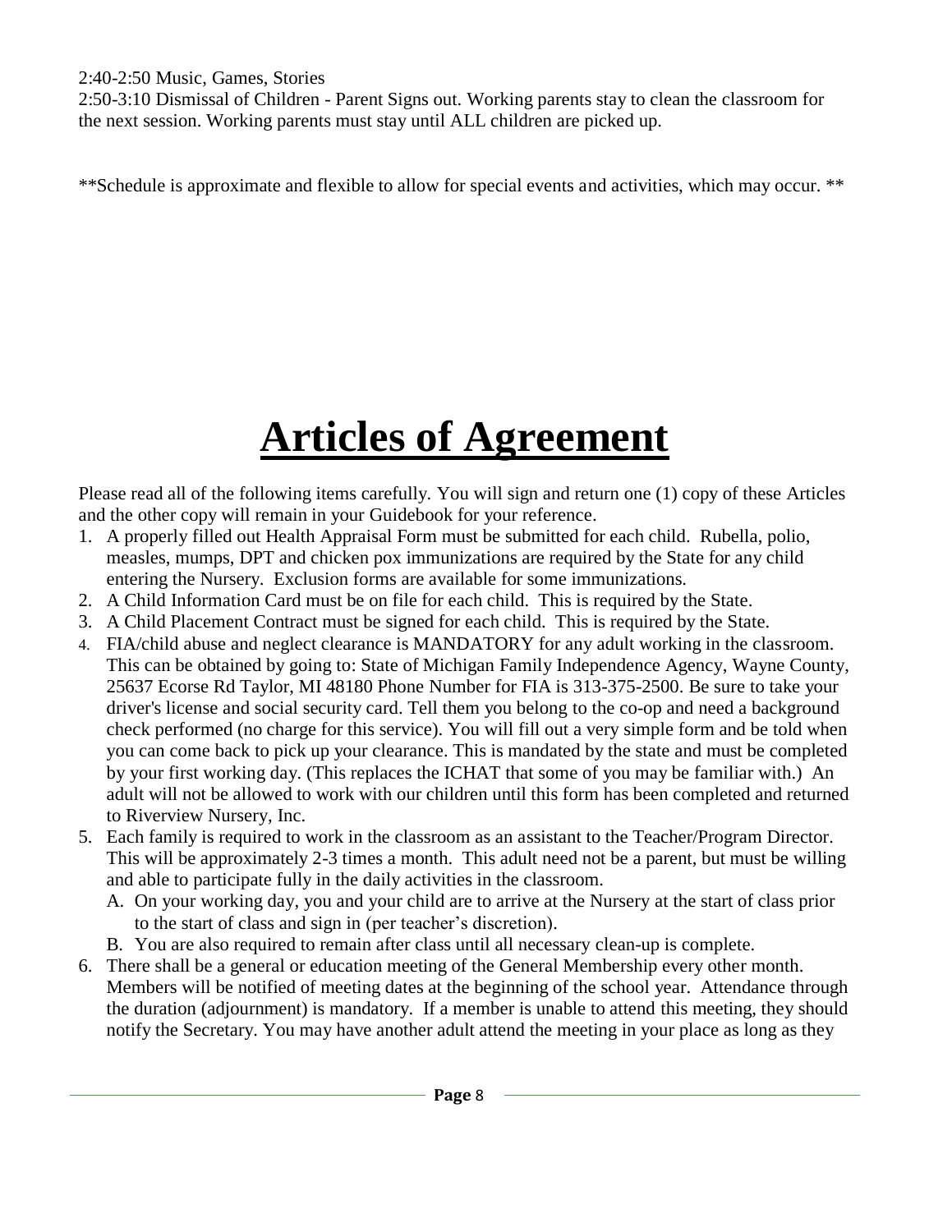are not already representing their own or another member's family. The Nursery prefers this meeting to be "adults only". If it is necessary that your Child(ren) attend, please ensure that you and the others around you are able to pay attention to the meeting. There shall be one (1) excused absence allowed for the year. There will be a \$25.00 fine assessed for the second missed meeting and dismissal after the third. Fines are due within one week of the General Membership Meeting. Failure to pay fines by the end of that month may result in the Child(ren) of the respective family being barred from attending school until the fine is paid.

- 7. Each family is required to:
	- A. Hold a job within the Nursery and fulfill those jobs' requirements throughout the school year.
	- B. Provide your child's school supplies or pay \$25 fee once per year.
	- C. Participate in one (1) Cabin Clean-up for EACH child enrolled in the Nursery. This is the time to thoroughly clean, disinfect and sanitize the entire Nursery for the health and well-being of all who enter our Nursery. Scheduled families will meet at the Nursery on a Saturday of each month for approximately 3-5 hours. A checklist of requirement will be provided. You may switch with another family if a conflict arises, but the Cabin Clean-up Coordinator must be given a 24-hour notice. If you fail to show up or provide a substitute for your family, you will not receive your deposit back and will be fined an additional \$50.00.
	- D. Raise a minimum of \$150.00 per child in fundraising profits due by February 1<sup>st</sup>. A variety of fundraising ideas will be offered. If a member does not reach the minimum of \$150.00 by the due date they will be required to pay the difference. Any profit raised over the \$150.00 minimum per child will be put in Riverview Nursery's general account and used for various school functions throughout the year. If a member chooses not to participate in the various fundraising activities provided by the Preschool, that family may make a tax-deductible contribution to the Preschool to fulfill its fundraising requirement.
- 8. Joining Riverview Nursery, Inc. commits the member for the duration of the term. A two-week notice of resignation in writing will be required to withdraw. A withdrawing member is responsible for both the working schedule and tuition payments during this period and will be held accountable.
- 9. An initial registration fee is to be submitted with the application. This registration fee is nonrefundable.
- 10. Tuition payments are due on or before the 15<sup>th</sup> of each month. *The Nursery has a no cash policy*, *only checks or money orders will be accepted.* A \$5.00 fine will be assessed if the payment is not received by the  $22<sup>nd</sup>$  of the month. For each week after the first, a \$3.00 fine will be assessed. If by the  $1<sup>st</sup>$  of the next month the member does not pay the tuition and subsequent fines, the Child(ren) of the respective family will be barred from attending school until the monies are paid. The last month's tuition is due with application and first month's tuition is due at the orientation meeting and are only refundable if the Child(ren) never attended the Nursery.
- 11. Any parent arriving more than 10 minutes late to pick up their child will be fined \$5.00.
- 12. Riverview Nursery, Inc. reserves the right to change fees and/or tuition at any time.
- 13. The Riverview Nursery, Inc. school year runs approximately the same as the Riverview Public School calendar.
- 14. It will be mandatory for the General Membership to vote on all bylaw changes and elections.
- 15. If a member fails to fulfill their cooperative preschool obligations in one or more areas or acts in a manner inconsistent with the best interest of the children, probation and/or suspension of the member may result according to the seriousness of the infraction(s) at the discretion of the Executive Board. While on probation, all obligations of the member must be met or permanent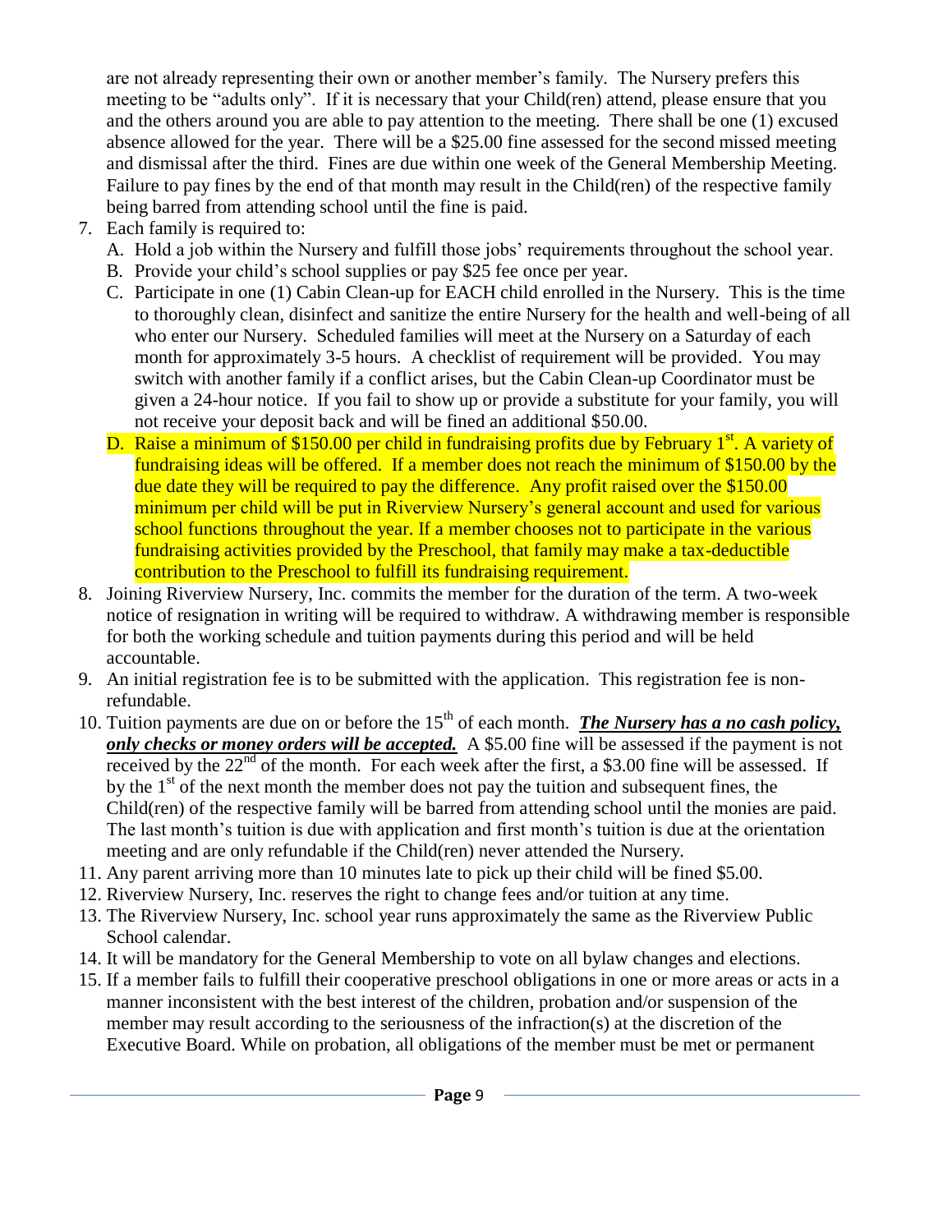suspension of the member may result. The Executive Board will impose suspension only after all means of arbitration and appeal have been reviewed.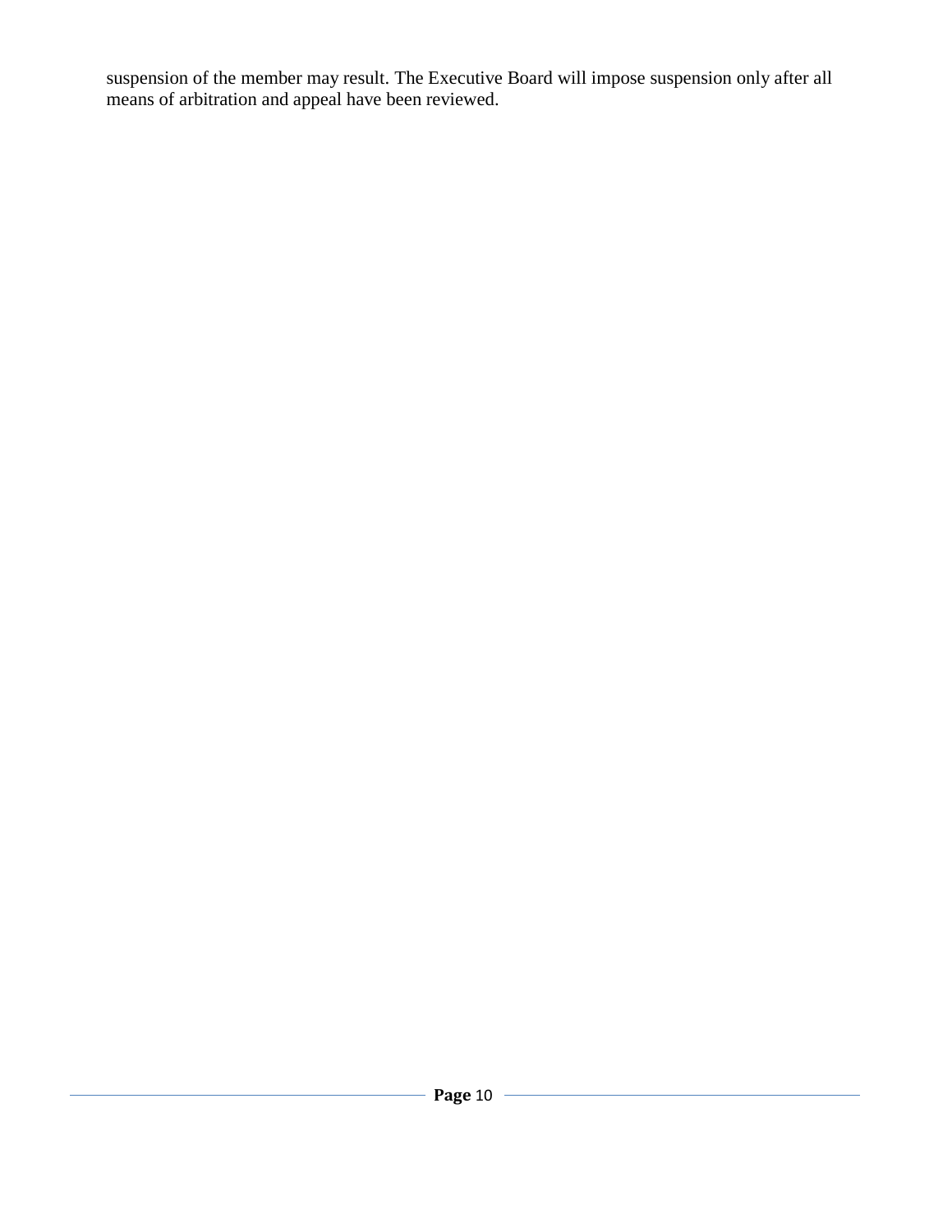# **BY-LAWS**

## *Article I - PURPOSE*

#### Section I

To operate a non-profit, voluntary cooperative nursery for preschool children regardless of creed, color, sex or national origin. To equip, maintain and operate this cooperative nursery in an environment, which gives our children freedom to satisfy their basic growth needs - physical, emotional, and social. Our cooperative nursery for preschool children will remain nonprofit forever. Our fiscal year is from July  $1<sup>st</sup>$  to June 30<sup>th</sup>.

## Section II

To provide a parent education program for the parents and guardians thereby giving them an opportunity to become better parents by working together in teaching and learning the needs and development patterns of children. (Other people in the community who are interested in this program may participate.)

## *Article II - MEMBERSHIP*

## Section I **- Who May Enroll**

Membership in the Riverview Nursery, Inc. shall be open to the parents and guardians who will devote the required time and energy to participate. Children between the ages of 3 and 6 years, inclusive, who are toilet-trained and are capable of conforming to the standards of their age group are eligible. Same age children from the same family, who are not twins, may be admitted into the same class with the approval of the Teacher/Program Director. Children entering Riverview Nursery, Inc. must be age appropriate by September  $1<sup>st</sup>$  of the current school year. Younger children may be enrolled with the approval of the Teacher/Program Director.

#### Section II - **Duration of Membership**

- 1. Semesters of the Riverview Nursery, Inc. should conform to the Riverview Public School fall and spring semesters as practicable.
- 2. No students will be admitted to the nursery after January 1, unless approved by the Teacher/Program Director and Executive Board.
- 3. Any parent or guardian withdrawing from this cooperative nursery **MUST** give the Membership Chairperson and President two (2) weeks notice in writing. The withdrawing parent or guardian will be held responsible for scheduled work and tuition for this period.
- 4. In the event of a child and/or parent/guardian not making the proper adjustment to the nursery, upon recommendation of the Teacher/Program Director and/or mutual agreement between the parent and the Board, they may be asked to withdraw.
- 5. BEHAVIOR/SPECIAL NEEDS POLICY

Our policy is this – any child who requires constant one-on-one supervision or whose individual needs would require removing an adult from the classroom on a frequent basis, needs to be accompanied to class by a parent, or approved parent substitute, on a daily basis. This decision about individual children is placed in the hands of our teacher, who is best qualified to make the decision.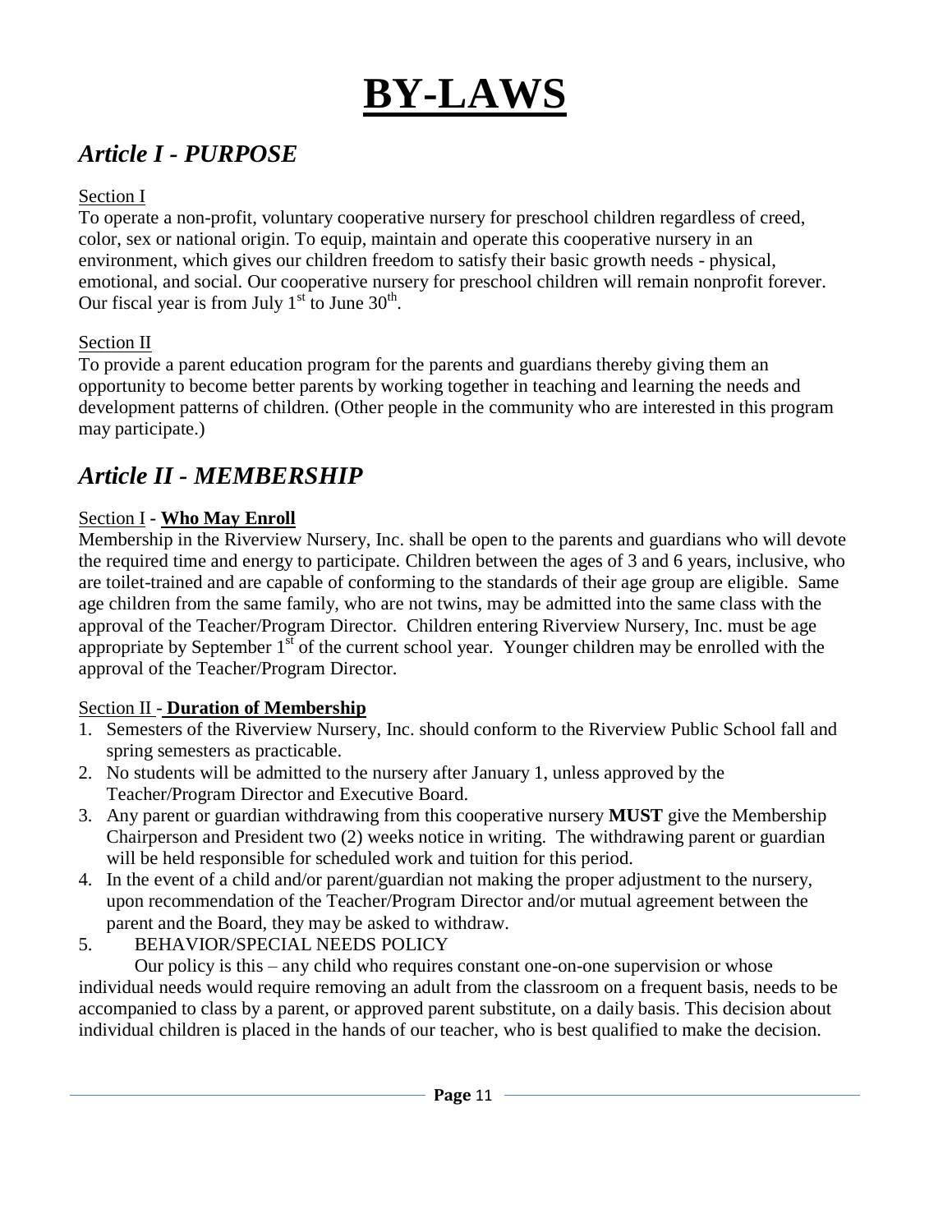This parent is in addition to the number of parent assistants scheduled on any given day and is there to provide supervision and assistance for their child. The parent is relieved of other classroom duties and the family is not required to work any additional hours in the classroom. This policy does require more attendance than the average parent would provide. However, as a school, we are, in effect, remitting the cooperative requirement of serving as a teaching assistant to the whole classroom.

According to this policy, the teacher decides if a child requires a parent's full-time participation in the classroom. Our teacher needs to be available as the classroom leader and can't spend more time with one child than with all the others. Because our assistants are parents, without special training, they are not asked to assume responsibility for providing one-on-one care to a child who is not their own. We also base our parent numbers on the assumption that those adults are available in the classroom for most of the time. A child who is requiring a parent to spend more than minimal time with them or is requiring teacher time in the bathroom needs their own parent available for this duty, otherwise our classroom is short-staffed and our teacher is not present as a leader.

Some children will require a permanent parent helper because their condition remains the same. Some children might require a parent helper later in the year due to the development of a problem that is disrupting the classroom such as tantrums or a lapse in potty training. Some children may begin the year needing a parent helper but outgrow the need for one-on-one supervision as they adjust to school and/or mature. Most cases of severe separation anxiety fall into this category.

In summary, our teacher will decide if a child requires one-on-one parental participation. This can be for a physical or behavioral problem and the child can be reclassified at any time at the teacher's discretion. During the time that a parent is providing one-on-one classroom supervision they are relieved of their regular co-op parent duties. These duties resume when the child no longer needs their parent's support. If a parent can't attend each day with their child, they can provide a substitute such as a grandparent or babysitter who is over 18 years of age and has been cleared by FIA. However, they must be approved ahead of time by the teacher. Also the parent is under the teacher's direction and will remove the child, at the teacher's request, if the child is disrupting the class and return when the child has reestablished appropriate control. The teacher will designate a quiet, separate place if the child needs a place to regain control due to disruptive behavior.

- 6. The Executive Board shall approve all dismissals.
- 7. In the event of a family becoming two (2) months in arrears, they shall be asked to withdraw and notice will be given that they will be held responsible for the payment of back dues. In hardship cases that come before the Executive Board, they may waive this section by majority vote (4).

# *Article III - HANDLING AND ACCEPTANCE OF APPLICATIONS*

#### Section I

The Membership Chairperson and/or committee shall receive applications with registration fees and determine the priority and suitability of applicants on the following basis:

- 1. Active members applying for subsequent terms.
- 2. Other children of active members.
- 3. Waiting list of applicants in order of application and paid registration fee.

#### Section II

An applicant shall become an active member upon acceptance by the Membership Committee and after they have satisfied the following requirements:

1. Signed Articles of Agreement that they understand the purpose and accept the responsibilities of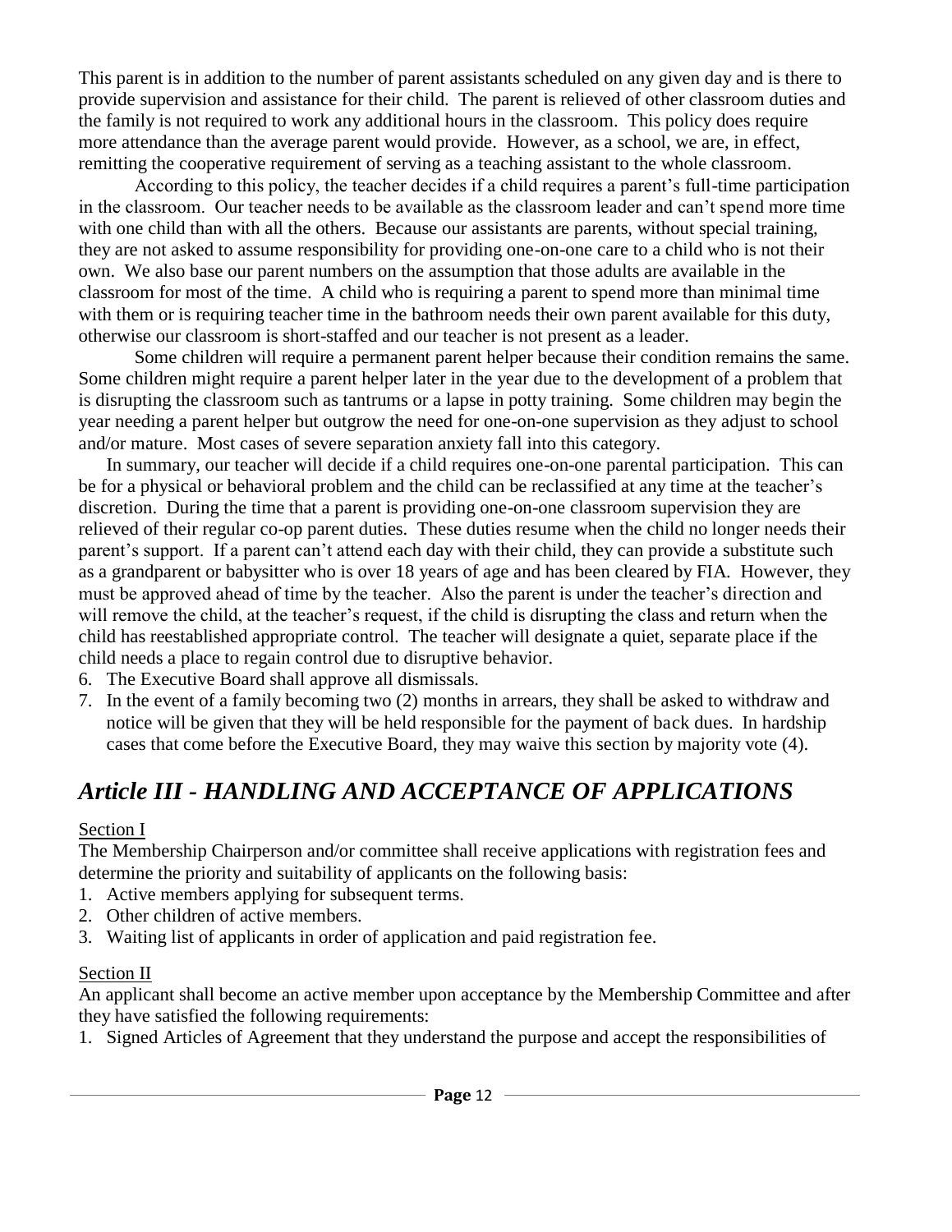membership in the Riverview Nursery, Inc.

- 2. Attend orientation meeting (August General Membership Meeting).
- 3. Submit properly filled out Health Appraisal Form, Child Information Form, Child Placement Contract and FIA/child abuse and neglect clearance. These forms must be on file at the school prior to the first day of participation.

## *Article IV - MEETINGS*

## Section I

There shall be a general or education meeting of the General Membership every other month, unless otherwise decided by the Executive Board and General Membership Members. Attendance at the General Membership Meeting is mandatory. Attendance through the duration (adjournment) is mandatory. PLEASE REFER TO THE ARTICLES OF AGREEMENT, ITEM 6 FOR A DETAILED DESCRIPTION.

## Section II

Any Executive Board member missing two (2) Board meetings, excused or unexcused could be asked to resign from the Board.

## Section III

There shall be an Executive Board meeting once a month on a day selected by the President to suit the convenience of the Board members.

#### Section IV

Special meetings will be held at the discretion of the Executive Board and/or Membership.

#### Section V

The annual meeting for the election of offices shall be held at the General Membership meeting in March of each year.

#### Section VI

Newly elected officers shall attend the April and May Executive Board meetings. They shall work with the incumbent Board to facilitate a transfer of knowledge and responsibilities. Outgoing officers will present reports at the May Executive Board meeting. New officers will vote on new business at the April and May Board meetings. New officers shall take office in June of each year.

#### Section VII

The Executive Board shall meet during the summer months as needed to assure plans for the upcoming school year are finalized and there will be a smooth operation of the Nursery school year.

## *Article V - TUITION AND FEES*

Riverview Nursery, Inc. reserves the right to change fees and/or tuition at any time and all fees to be assessed at the discretion of the Executive board.

## Section I - **Registration Fee**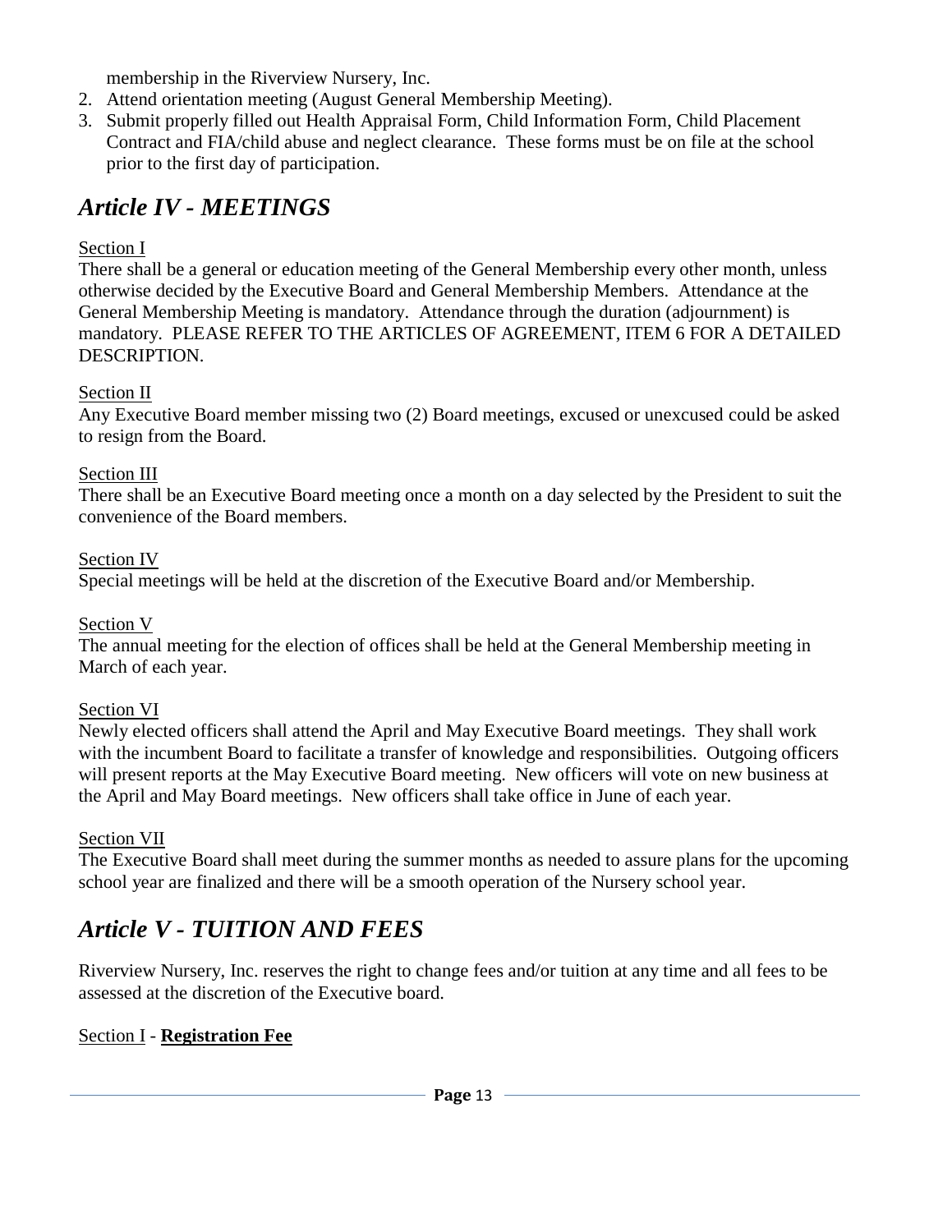There will be a registration fee set by the Executive Board yearly, payable with application. This registration fee is non-refundable. This applies to new as well as returning members.

## Section II - **Non-Resident Fee**

A non-resident fee, established by the City of Riverview, will be charged for each child enrolled living outside the City of Riverview. This is a one-time fee.

#### Section III - **Tuition**

Tuition shall be due on or before the 15<sup>th</sup> of each month. *The Nursery has a no cash policy, only checks or money orders will be accepted. Any payment of \$125 or greater must be in the form of a money order or cashier's check.* A \$5.00 fine will be assessed if the payment is not received by the  $22<sup>nd</sup>$  of the month. An additional fine of \$3.00 will be assessed for each additional week late. The last month's tuition is due with the application and the first month's tuition is due at orientation. Tuition is non-refundable, except at the discretion of the board.

#### Section IV - **Assessments**

In case of financial emergencies, a special assessment can be voted on by a majority of the Membership.

## Section V - **Non-Sufficient Fund Fee**

For any checks that do not clear with the bank:

- 1. For the  $1<sup>st</sup>$  offense The member will be required to pay any bank charges incurred and the total of the check.
- 2. For the  $2<sup>nd</sup>$  offense The member will be fined \$20.00 in addition to any bank charges and the total of the check.
- 3. After second returned/bounced check, member will be required to pay with a money order only for the rest of the school year.

# *Article VI- EXECUTIVE OPERATION*

## Section I - **Executive Board Membership**

- 1. Elected officers of the Riverview Nursery, Inc. shall be the President and/or Co-Presidents, Vice President, Secretary, Treasurer, Assistant Treasurer, Membership Chairperson, Fundraising Chairperson, and a GDCNC Delegate. If a member is elected to a Board position and has two children enrolled in the Nursery at the same time, that Board member will be responsible for only one position. These officers shall be the Executive Board. The immediate past-president of the Riverview Nursery, Inc. shall be an advisory member of the Executive Board. Chairpersons of the various committees may be requested to attend Executive Board meetings when considered necessary by the President. The Teacher/Program Director is required to attend Board meetings upon request and all General Membership meetings. If unable to attend, the Teacher/Program Director will notify the President.
- 2. Married couples are not permitted to serve on the Board at the same time.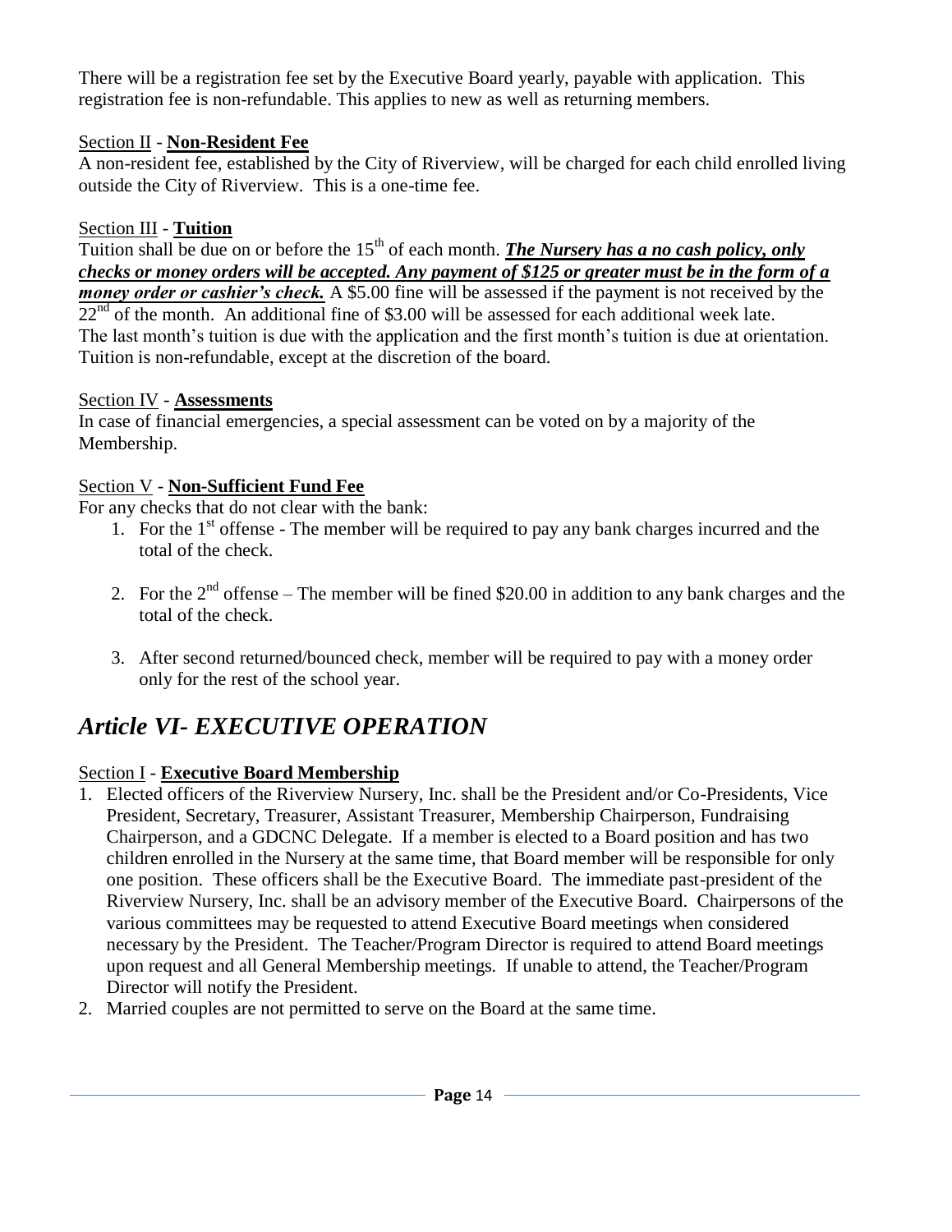### Section II - **Duties of the Executive Board**

- 1. The Executive Board shall be responsible for establishing general policy and procedures for operation of the Riverview Nursery, Inc. Any rule or regulation made by the Board may be repealed at any time by the affirmative vote of ¾ of the General Membership.
- 2. Plan and prepare for monthly meetings.
- 3. The Executive Board may not approve expenditures in excess of \$200.00. Such approval must be given by a 2/3 majority of the General Membership.
- 4. It may constitute a special committee for any purpose for which it deems there is a need and delegate to that committee its powers as necessary to carry out the purpose for which it was formed.
- 5. Executive Board meetings are open to all Members and copies of the minutes from Board meetings shall be available upon request.
- 6. Set salary and working hours of the Teacher/Program Director. This decision will be made on a majority vote of the Executive Board.
- 7. Select appropriate quarters for the Riverview Nursery, Inc.
- 8. The Executive Board may hire a Teacher/Program Director's Assistant if it so determines there is a need for one.
- 9. Take action on attaining and discontinuing the services of the Teacher/Program Director. The General Membership shall be consulted prior to dismissal of any Teacher/Program Director.
- 10. Establish standing committees to fit the needs of the Membership.

## Section III - **Duties of the President**

- 1. The President shall preside at all meetings of Riverview Nursery, Inc. including the Executive Board meetings. The President shall represent the Nursery on those occasions at which the Nursery should be represented.
- 2. At the discretion of the Teacher/Program Director and the President, school may be cancelled because of weather conditions. Snow days in excess of four (4) will be made up at a later date. If Riverview Schools are cancelled for weather conditions, Riverview Nursery, Inc. will also be closed.
- 3. Be responsible with the Board for drawing up the Teacher/Program Director's annual contract.
- 4. Be responsible for providing a substitute Teacher/Program Director when necessary.
- 5. Between meetings of the Executive Board, the general control of the Riverview Nursery, Inc. shall rest in this office.
- 6. Consult at all times with the Teacher/Program Director on the needs of the Membership and the adjustment of the general group.
- 7. Be responsible, in conjunction with the Board, for appointing an officer in the case of a vacancy.
- 8. Recommend termination of a member's affiliation with the Nursery to the Executive Board after being advised of delinquencies by the Membership Chairperson, Treasurer, or Teacher/Program Director.
- 9. Appoint committee chairpersons, Treasurer, or Teacher/Program Director.
- 10. Service ex-officio on all committees.
- 11. Be responsible for licensing and incorporation papers.
- 12. Select a voluntary committee to review bylaws every other year.
- 13. The President shall be bonded.
- 14. The President shall correspond with the City of Riverview annually to discuss the lease agreement and cost.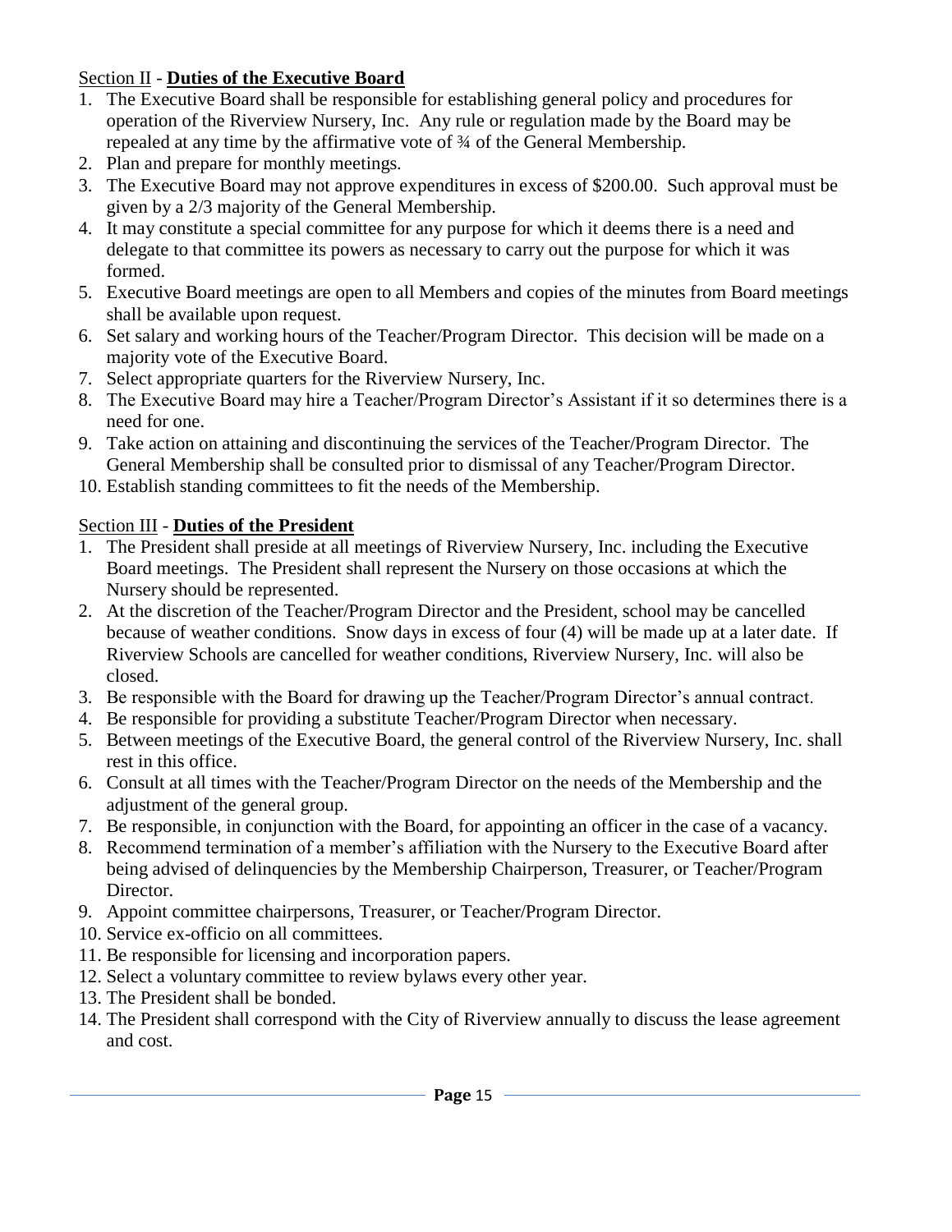## Section IV - **Duties of the Vice President**

- 1. The Vice President shall assume the duties of the President in his/her absence or incapacity. And must be prepared to assume the office of President, if necessary
- 2. Present committee orientation and coordinate committee activities.
- 3. With the Secretary, the Vice President shall have the responsibility of organizing and coordinating Santa's Secret Shop, Christmas Program, Graduation and Family Fun Day.
- 4. Serve ex-officio on assigned committees.
- 5. Oversee the membership job of cabin clean up coordinator.
- 6. The Vice President shall be bonded.

## Section V - **Duties of the Secretary**

- 1. Take attendance at General Membership and Executive Board meetings and report in official minutes of all absentees.
- 2. Keep typewritten minutes of all General Membership and Executive Board meetings.
- 3. Copies of the minutes should be given to the President within seven (7) days after any meeting.
- 4. Ensure the parent information board contains current information and update as necessary.
- 5. Evaluate arrival time of working parents and issue fines as necessary using the guidelines outlined in these by-laws.
- 6. Post notices of meetings or mail notices as directed by the President.
- 7. Conduct correspondence as directed by the President.
- 8. With the Vice President, shall have the responsibility of organizing and coordinating Santa's Secret Shop, Christmas Program, Graduation and Family Fun Day.
- 9. Service ex-officio assigned committees.
- 10. Oversee the membership jobs of newsletter coordinator parent and scheduler.
- 11. The Secretary shall be bonded.
- 12. Pick up and distribute accordingly the mail from the P.O. Box located at Riverview Post Office.
- 13. This is to be done at least once weekly throughout the school year. The Executive Board may request additional pick-ups.
- 14. The pick-ups are to be made during school breaks.
- 15. Pick up and distribute mail received at the Nursery post office box during the summer months when school is not in session.

## Section VI - **Duties of the Treasurer**

- 1. Maintain the Accounts Payable journal. Process and pay all bills in a timely manner.
- 2. Maintain the Payroll journal. Issue Teacher/Program Director paycheck biweekly, which includes monthly payment of payroll taxes. File Federal and State payroll tax reports quarterly. Issues W2's and file Federal and State tax reports yearly.
- 3. Review the Accounts Receivable journal monthly and report monthly to the President regarding the position of the Assistant Treasurer.
- 4. Reconcile checking account statement monthly. Reconcile savings account statement quarterly. The Treasurer is the primary bank contact.
- 5. Prepare monthly financial statement and cash report for presentation at the Executive Board meetings. When there is a General Membership meeting, Treasurer will present the statements to the membership.
- 6. Maintain Schedule of Sales Tax due (from non-food fundraisers) to State of Michigan for payment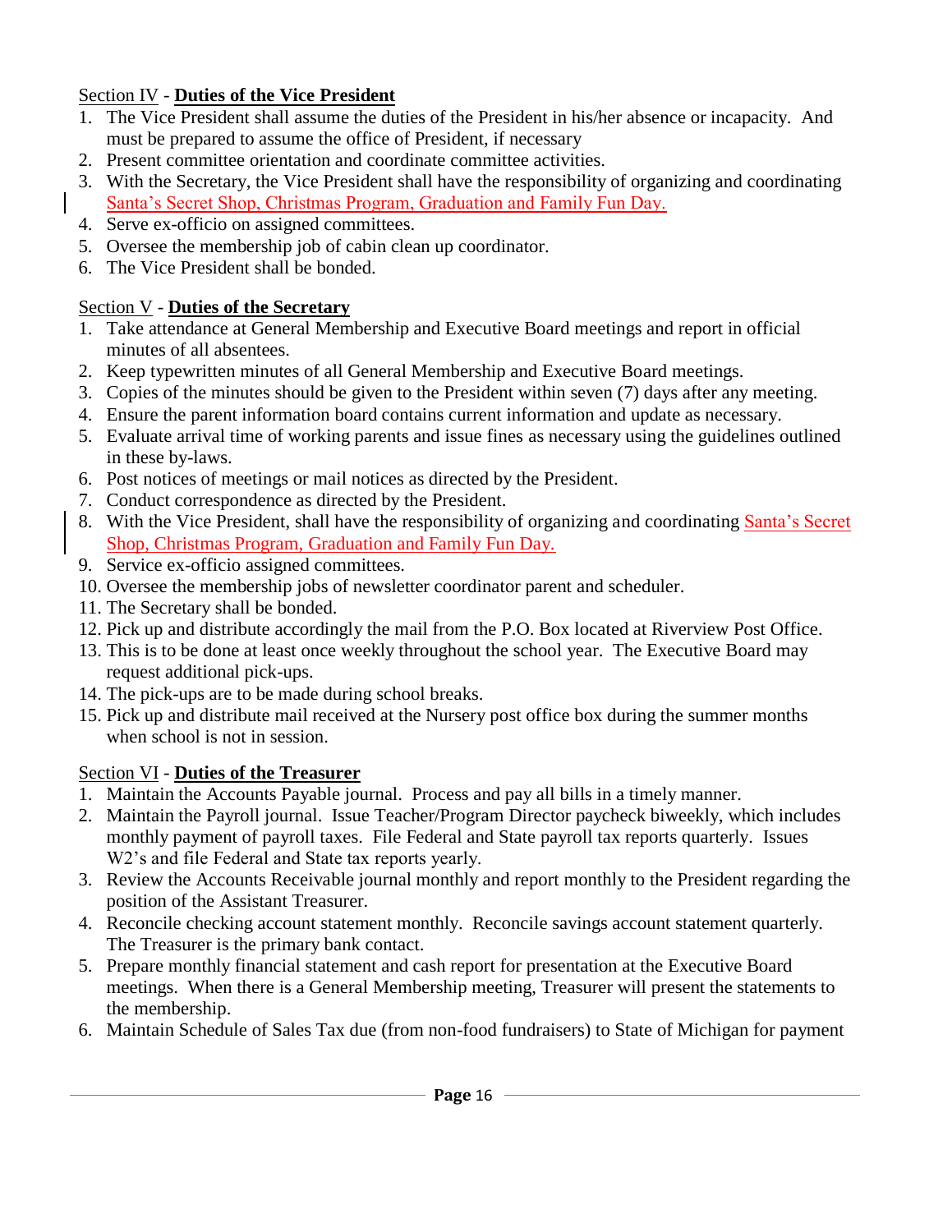with annual report.

- 7. Maintain Nursery inventory.
- 8. Complete IRS Form 990 and Schedule A yearly. File when necessary.
- 9. Complete insurance file; workers compensation, bonding, building and liability.
- 10. Be sure the President, Vice President, Treasurer, Secretary, Fundraising Chairperson, Assistant Treasurer, Membership Chairperson, and GDCNC Delegate are bonded.
- 11. Assist the President with City of Riverview annual lease and utility agreement. Attend any necessary City meetings with the President.
- 12. Establish and maintain the emergency fund savings account of three (3) months expenses.
- 13. Assure that a minimum balance of \$3,000.00 is left in the checking account at the end of the school year. Any excess should be put in the savings account to have a minimum balance of \$6,000.00.
- 14. Maintain key and documentation of contents in the fireproof box at the Nursery.
- 15. Maintain Treasurer file at the Nursery.
- 16. Subject the books for review at the end of every other school year, unless the Treasurer changes year to year. The Accountant for the GDCNC does the review.
- 17. Assist the President as needed with licensing issues.
- 18. The Treasurer shall be bonded.
- 19. Oversee the membership job of Supply coordinator.

## Section VII - **Duties of Assistant Treasurer**

- 1. Receive and record all fees, tuition, gifts, etc.
- 2. Deposit all monies within three (3) business days after receipt.
- 3. Send written notice to members in arrears after seven (7) days delinquency.
- 4. Serve ex-officio on assigned committees.
- 5. Assistant Treasurer shall be bonded.
- 6. Oversee the membership jobs of washing parent.

## Section VIII - **Duties of the Membership Chairperson**

- 1. Be responsible for maintaining maximum enrollment.
- 2. Receive inquiries and applications from interested persons.
- 3. Along with the health parent, make sure the staff, parents and children have fulfilled the State health requirements and the all health forms are complete and on file before school starts.
- 4. Be responsible with President and Teacher/Program Director for orientation of new members.
- 5. Maintain current membership list and distribute list to the General Membership.
- 6. Receive and inform Executive Board and Teacher/Program Director of any changes in the membership list.
- 7. Serve ex-officio on assigned committees.
- 8. The Membership Chairperson shall be bonded.
- 9. Oversee membership jobs of health parent and website designer.
- 10. The Membership Chairperson shall assume the responsibility as school liaison to include:
	- A. Receive any and all questions/comments or concerns regarding the Nursery from families enrolled in the school.
	- B. Take questions/comments or concerns before the Board (if needed) for discussion and respond back to the family in a timely manner.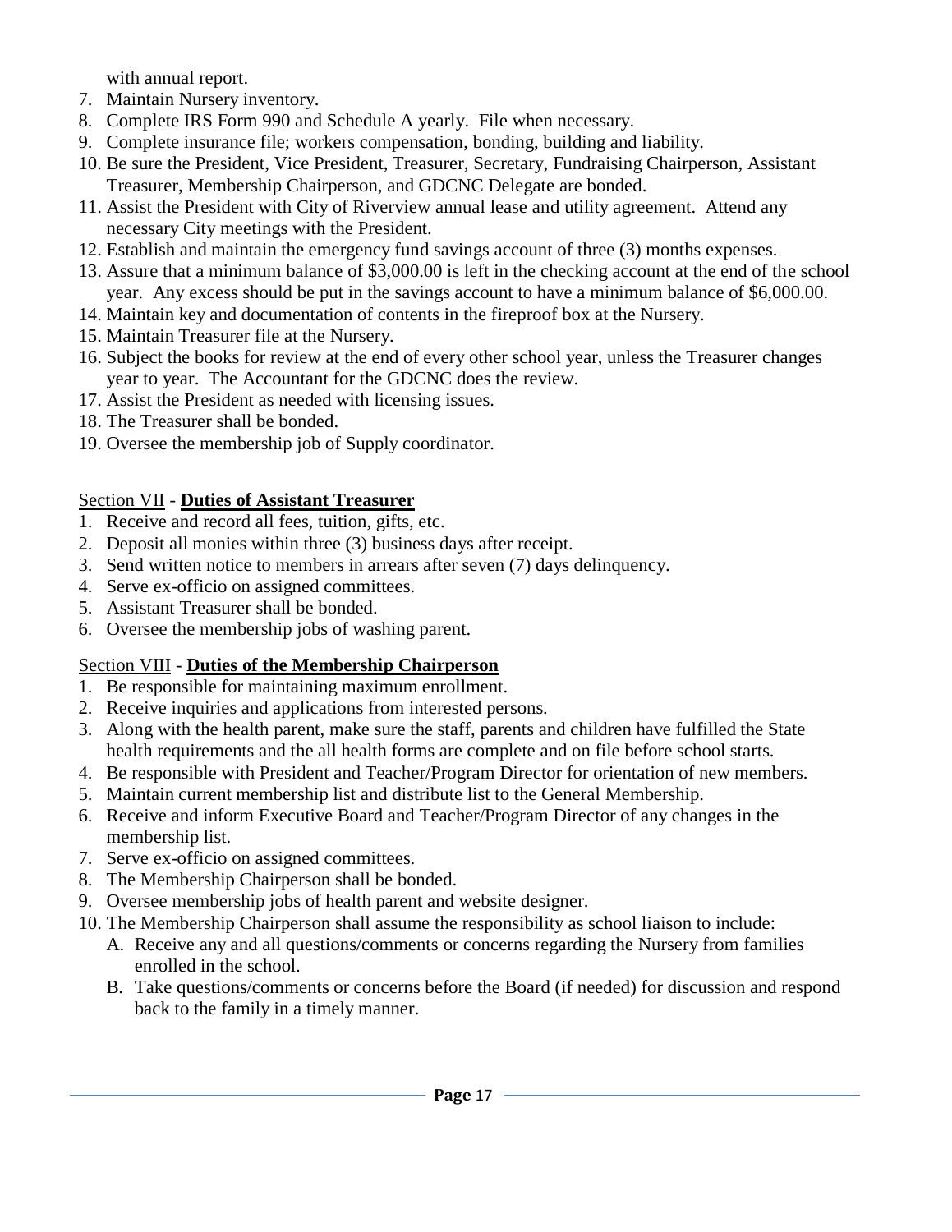## Section IX - **Duties of the Council Delegate**

- 1. Represent Riverview Nursery, Inc. at all GDCNC (Greater Detroit Cooperative Nursery Council) meetings and bring information to the Executive Board.
- 2. Receive all material from GDCNC and transmit to members.
- 3. Be responsible for all details pertaining to GDCNC workshops.
- 4. Serve ex-officio on assigned committees.
- 5. Oversee membership job DPW parent.

## Section X - **Duties of the Fundraising Chairperson**

- 1. Be responsible for organizing all fundraisers, including coordinating orders and collecting money.
- 2. Submit reports for the newsletter on fundraisers (upcoming fundraiser details, results, etc.)
- 3. Maintain an accurate record of each family's fundraising dollars throughout the school year.
- 4. Notify those families, which need to make a contribution to the Nursery to make up their fundraising minimum.
- 5. Serve ex-officio on assigned committees.
- 6. The Fundraising Chairperson shall be bonded.
- 7. Provide totals of individual fundraisers to Treasurer for tax purposes.

## Section XI - **Duties of the Teacher/Program Director**

- 1. Be in complete charge during the Nursery period.
- 2. Attend Executive Board Meetings upon request and all General Membership Meetings.
- 3. Consult with and advise committees, as needed.
- 4. Keep a record of the daily program and attendance of pupils.
- 5. Report attendance records weekly to the Health Parent for submission of necessary forms.
- 6. Plan the daily program of the Nursery.
- 7. Make time available for phone or personal consultation with parents about individual issues.
- 8. Arrange a conference with the parents of all classes twice a year to discuss their child's development in the Nursery.
- 9. Be responsible in conjunction with the Executive Board for the adjusting of unsatisfactory parents or children.
- 10. Notify parents of child in event of injury on the same day.
- 11. Have final authority with regard to all field trips.
- 12. Abide by items included in the contract.
- 13. Oversee membership jobs of field trip parents, special project/materials resource parent, party parents, classroom presentation parent and creative materials parent.
- 14. Handle distribution and collection of book club order forms. Place book orders with the book clubs. Distribute books upon delivery.

# *Article VII - SCHOOL OPERATION*

- 1. The Riverview Nursery, Inc. shall operate from 8:30 am to 3:00 pm on days decided by the Executive Board and approved by the City of Riverview.
- 2. A qualified Teacher/Program Director who shall be employed by the Executive Board shall head the staff of the Riverview Nursery, Inc.
- 3. The members of the cooperative nursery will be the assistants to the Teacher/Program Director and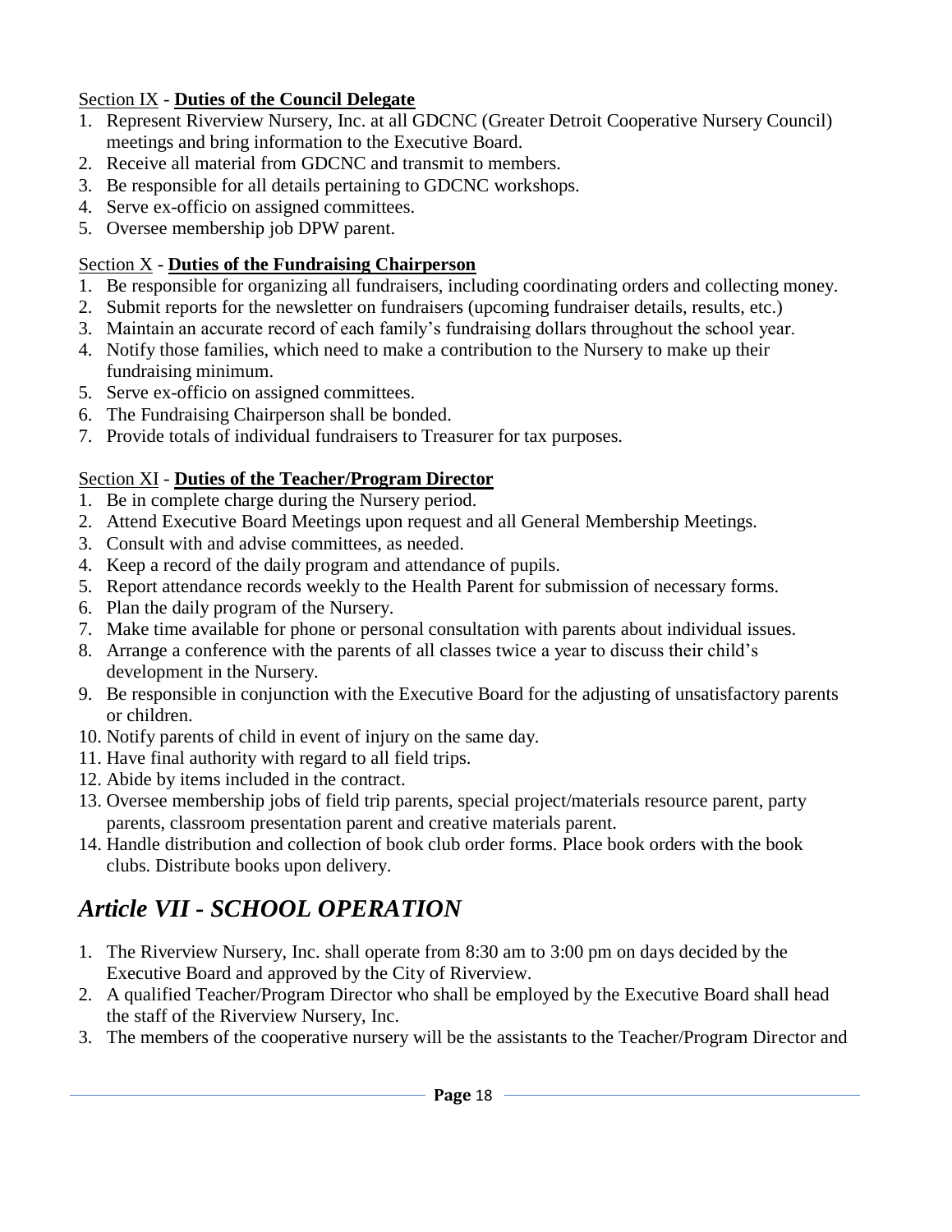take their turn in assisting the Teacher/Program Director at the sessions of the Nursery. "Working parents" must remain until all children are accounted for.

- 4. "Working parents" who are more than 5 minutes late in arrival for their workday will be fined \$5.00 for that session. "Working parents" who fail to show up on their scheduled workday and who fail to find a replacement for them will be fined \$25.00. Any parent who is more than 10 minutes late to pick up their child will be fined \$5.00. These fines are due on or before the  $15<sup>th</sup>$  of the next month. If the fines are incurred during the last month of school, the fines will be due no later than one week prior to the last day of school. Failure to pay the fines on time will result in the child(ren) of the respective family being barred from attending school.
- 5. In the case of illness or pregnancy, a member may take a leave of absence for a period of not more than two months. The leave of absence may be extended at the discretion of the Executive Board. Working time must be either banked in advance or made up after she returns.
- 6. Any repeated neglect of duty will be met with a written warning. Further neglect of duty will cause the Member to be asked to leave the Nursery. The decision will be made on a majority vote of the Executive Board.
- 7. There will be no smoking on the school grounds or at any school related activities.
- 8. Working parents are to wear fanny packs with first aid items to meet OSHA requirement.
- 9. Adult conversation should be kept to a minimum during the Nursery session. Adults are there to assist the Teacher/Program Director.
- 10. Nursery sessions will not be held on legal holidays, i.e. Thanksgiving Day, Christmas week, New Year's Day, Easter week, and Memorial Day.
- 11. "Working parents" never discuss the children in front of them.
- 12. We never strike or spank a child in the Nursery, including our own.
- 13. "Working parents" must keep close supervision over their assigned area, to assist children, if needed.
- 14. The Teacher/Program Director may be allowed to enter his/her child into the Nursery upon approval of the Executive Board. He/she will then be expected to follow rules of the Membership, but will not be required to hold an additional membership job.
- 15. Any rule or regulation made by the Executive Board may be repealed at any time by the affirmative vote of ¾ of the General Membership of the Nursery.
- 16. Active members are required to participate in all fundraising activities and/or submit a contribution to the school in equivalent. Active members are also required to vote on elections and by-law revisions. Active members unable to attend the General Membership meeting at which voting will take place may request and submit an absentee ballot.
- 17. Members with two or more children enrolled in the Nursery will adhere to the following:
	- A. Working time will be required for EACH child enrolled in the Nursery.
	- B. Fundraising requirements must be met for EACH child enrolled.
	- C. Only one membership job will be assigned.
	- D. One cabin clean-up will be assigned for EACH child enrolled in the Nursery.
	- E. The parents shall have one vote at General Membership meetings.
	- F. In the event that a family has more than two children in the Nursery at one time, the Executive Board will meet to give special consideration to the situation.
- 18. An Associate Member returning with a new child the next school year has the right to attend the March General Membership meeting and sign-up for a membership job.
- 19. Returning Active Members have the option of keeping their job or giving it up for the following school year, if the position remains for the following year. This is to be decided by the individual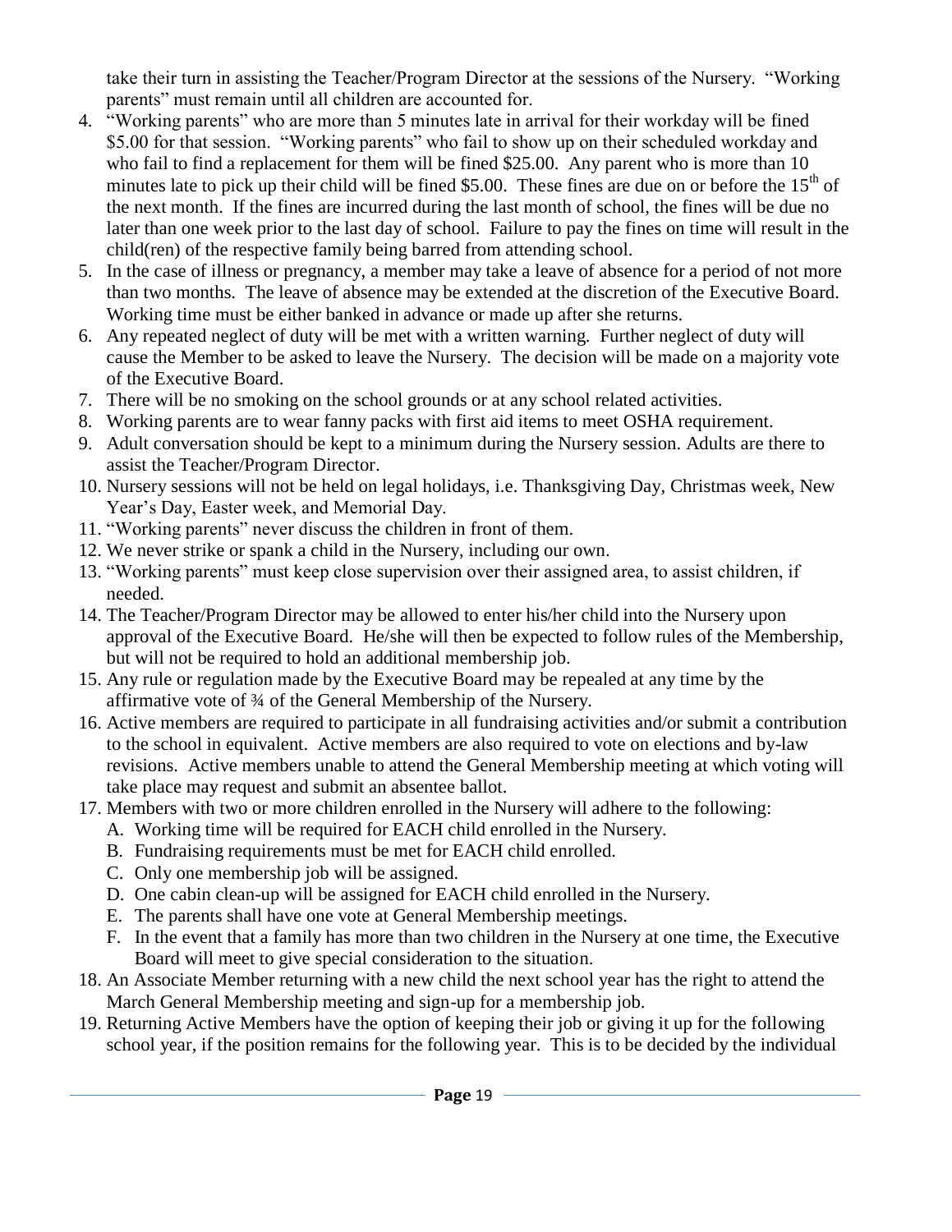members no later than the March General Membership meeting.

20. Benefits to the Teacher/Program Director

- A. The Teacher/Program Director will receive salary as per annual contract.
- B. Receive full pay for sessions canceled because of weather conditions or other emergencies.
- C. Riverview Nursery, Inc. will assume the workshop registration fee as per contract.

## *Article VIII - AMENDMENTS*

Section I

The Articles and/or sections of these by-laws may be amended by a 2/3 vote of the General Membership.

# *Article IX - DISSOLUTION*

## Section I

Riverview Nursery, Inc. reserves the right to dissolve at any time upon the vote of 90% of the current General Membership. Upon dissolution any remaining assets, including equipment, after payment of expenses and refunds to the General Membership of tuition paid in advance will be donated to the nonprofit Greater Detroit Council of Cooperative Nurseries to use or distribute in any way they deem proper. The GDCNC must have 501 (C3) exempt statuses. If the GDCNC fails to meet these criteria, then our remaining assets, including equipment, less expenses and refunds, will revert to another Nursery or Nurseries with similar purpose as Riverview Nursery, Inc. and retaining 501 (C3) exempt statuses. The current Executive Board shall determine the Nursery or Nurseries to receive our assets.

# **Membership Jobs**

# Cabin Clean-Up Coordinator

One per class. Coordinators do not need to sign up for individual cleaning month.

- 1. Be responsible for contacting members each month to remind them of their clean-up schedule.
- 2. Ensure each scheduled member arrives on time for the clean up.
- 3. Have each member sign-in on the cleaning checklist.
- 4. Explain the clean-up procedures and expectations.
- 5. Remain at the school until the clean up is completed to ensure that the cleaning of the classroom meets the expectations outline.
- 6. Return signed checklist to Treasurer so classroom clean-up deposits may be refunded.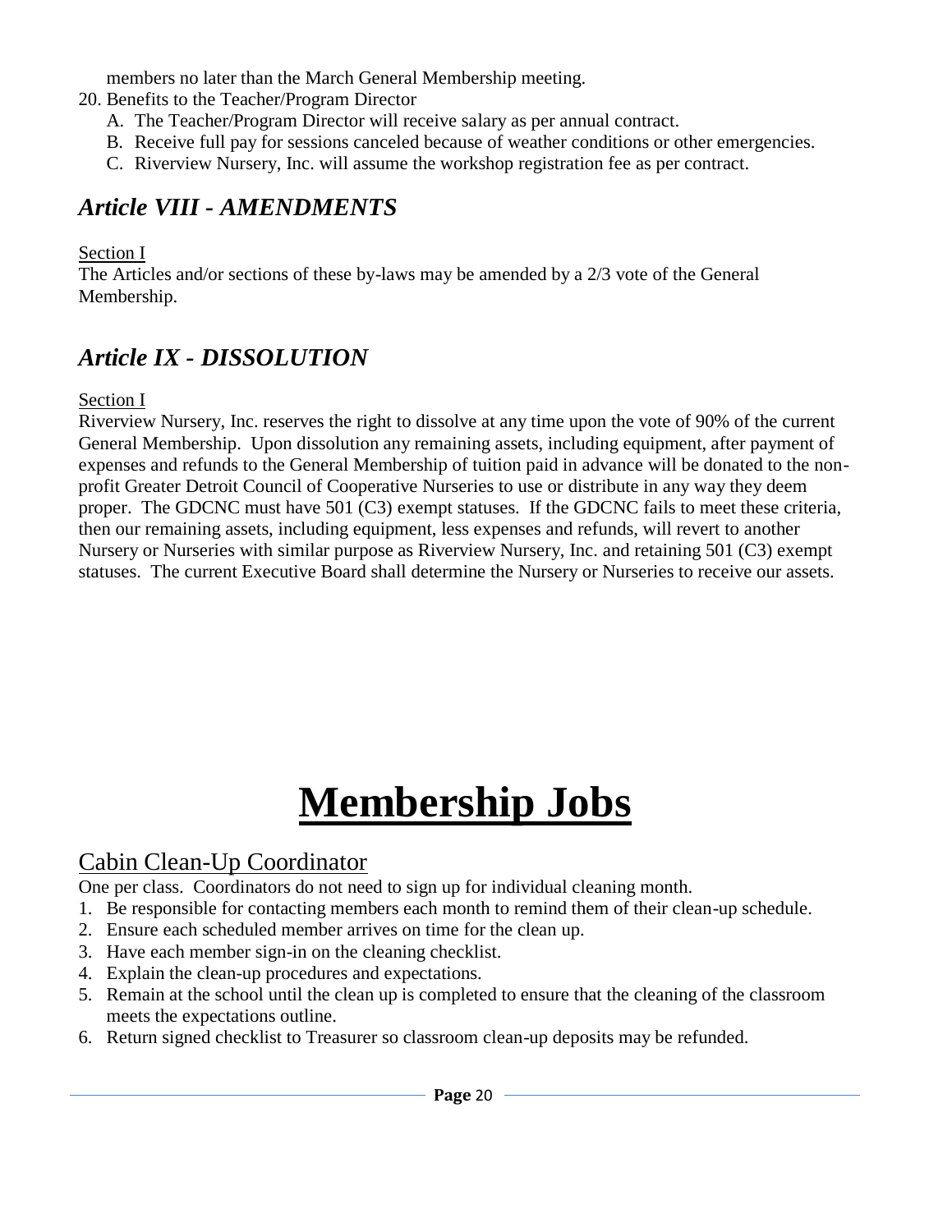7. Report any problems with cleaning or participation to the Vice President.

# Class Photographer

Two per class.

- 1. Must be present at all field trips/class parties to photograph the children at each event.
- 2. Photos must be compiled and uploaded to Tree ring for yearbook.
- 3. Photographer is responsible for finding a replacement if he/she is unable to attend a fieldtrip or party. (Working parents are NOT acceptable replacements on party days.)
- 4. Report any problems to Membership Chairperson.

# Classroom Presentation

- 1. Work with the Teacher/Program Director in the display, decoration and arrangement of the classroom.
- 2. Disassemble displays of children's work and distribute work to be sent home after removal from display.
- 3. Purchase any necessary supplies for classroom presentation and as specified by the Teacher/Program Director.
- 4. Report any problems to the Teacher/Program Director.

# Creative Materials Parent

- 1. Prepare homemade play dough, silly putty, etc. as needed or at Teacher/Program Director's request.
- 2. Wash paint smocks, as needed.
- 3. Report any problems to the Teacher/Program Director.

# DPW Parent

- 1. Contact Riverview's DPW to obtain needed supplies (toilet paper, paper towels, etc.), as needed.
- 2. Take garbage to the curb every Sunday evening. If a holiday falls on Monday, then take to the curb on Monday evening.
- 3. Report any problems to the GDCNC delegate.

# Field Trip Coordinator

- 1. Have overall responsibility for notifying parents of pending field trips at least 2 weeks in advance.
- 2. With the direction of the Teacher/Program Director, make necessary phone calls, contacts, and arrangements for field trips throughout the school year.
- 3. Issue copies of maps and directions to parents.
- 4. Be responsible for the collection of field trip money prior to field trip event.
- 5. Send thank you notes, as appropriate.
- 6. Submit a short article for the newsletter about each field trip.
- 7. Report any problems to the Teacher/Program Director.

# Fundraising Sorter

One per class.

1. Assist fundraising chairperson.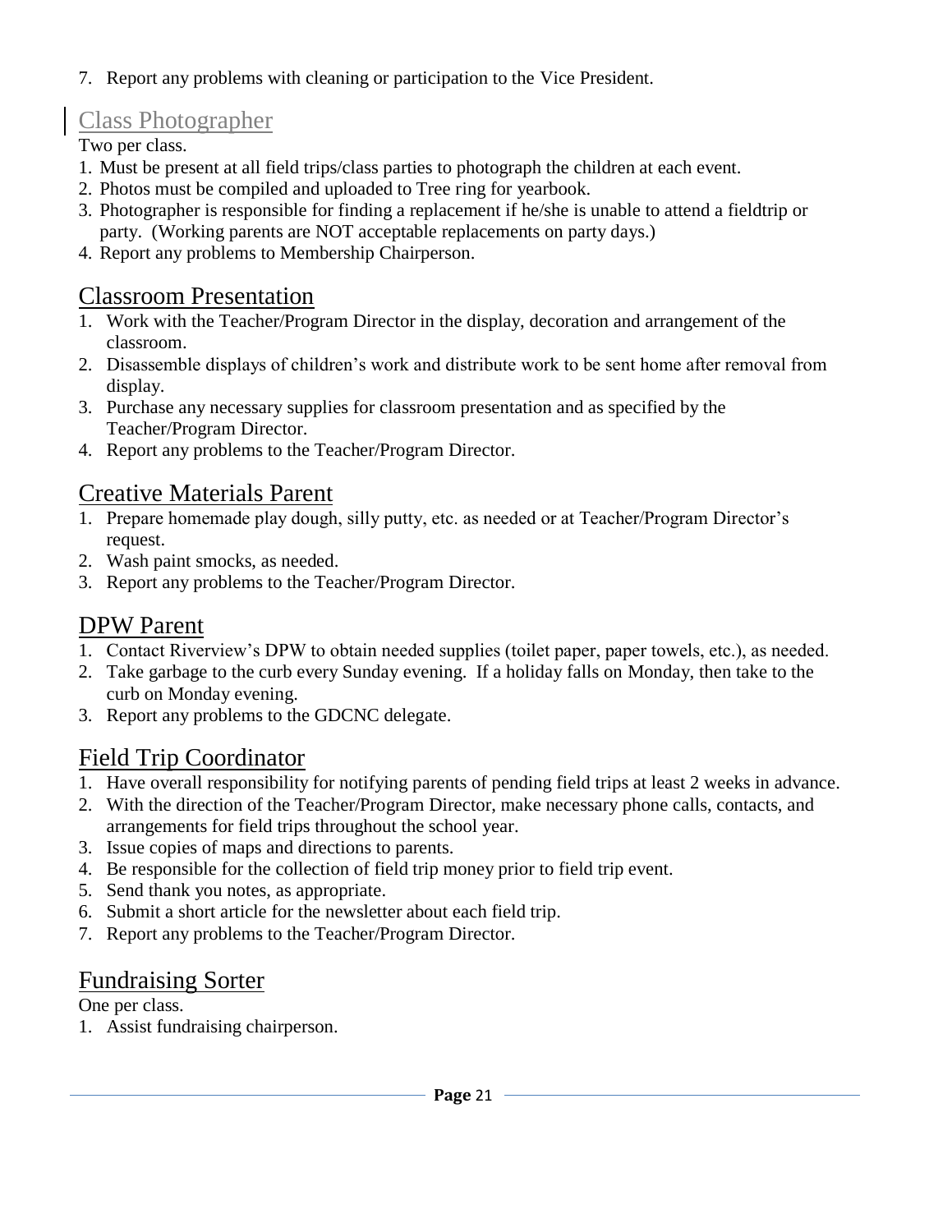- 2. Be available at specified time and location to take delivery of total fundraising orders.
- 3. Sort and distribute all fundraising product to members.
- 4. Report any problems to the Fundraising chairperson.

## Health Parent

- 1. Be responsible for the maintenance of all Health Department forms and accurate up-to-date information using the SIRS system.
- 2. Keep a record of all communicable diseases in the preschool and be responsible for notifying the members and Health Department of the same.
- 3. File a weekly report and all necessary reports with the Wayne County Health Department.
- 4. Keep all health forms at the preschool during class session.
- 5. Report any problems to the membership chairperson.

## Newsletter Coordinator

- 1. Collect and assemble all necessary monthly newsletter information.
- 2. Ensure that all items on the newsletter checklist are ready for typing and copying for distribution on the first class day of each month.
- 3. Proof typing to ensure the accuracy of the information.
- 4. Please use Microsoft Publisher, if possible.
- 5. Report any problems to the Secretary.

## Party Parent

One per class.

- 1. Be responsible for making special party arrangements as requested by Teacher/Program Director, including food, gifts, supplies, etc.
- 2. Prepare sign-up sheet for needed party items and post.
- 3. Be a scheduled working parent at each party (i.e. Halloween Christmas, etc.)
- 4. Report any problems to the Teacher/Program Director.

## Scheduler

One per class.

- 1. Prepare and copy schedule of working parents for each month. Post one copy of schedule in the classroom.
- 2. Distribute in mailboxes or at the General Membership meeting one month in advance.
- 3. Obtain monthly schedule from Teacher/Program Director and list any field trips parties, or other special events.
- 4. Indicate snack parent, birthday, holidays, or other special interest days.
- 5. Consult with Teacher/Program Director regarding birthday celebrations for school year and summer birthdays.
- 6. Keep a written record on scheduled work and snack days for each member. Workdays and snack days must be distributed evenly. Working time is required for each child enrolled.
- 7. Report any problems to the Secretary.

## Special Project/Materials & Resource Parent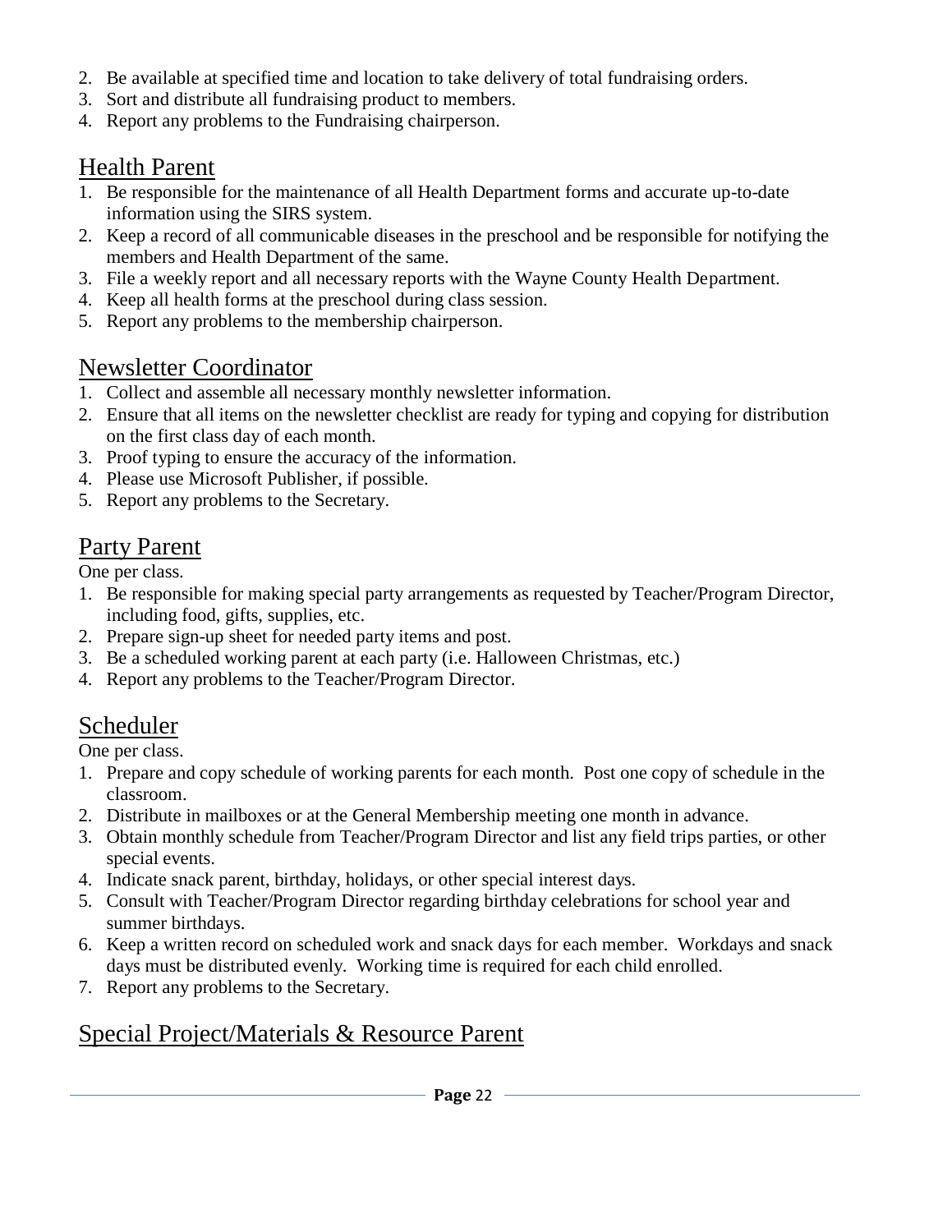One per class.

- 1. Make children and parent nametags for start of school. Consult with Teacher/Program Director.
- 2. Purchase needed supplies for school projects at Teacher/Program Director's request. Submit expense report and receipts for reimbursement.
- 3. Purchase supplies for extra-curricular type projects at Teacher/Program Director's request.
- 4. Be responsible for compiling books and games as requested by Teacher/Program Director.
- 5. Report any problems to the Teacher/Program Director.

# Supply Coordinator

- 1. Make sure all necessary supplies are available (i.e. trash bags, cups, napkins, paper plates, hand soap, etc.)
- 2. Report any problems to the Treasurer.

# Washing Parent

- 1. Weekly washing of rags used for classroom clean up.
- 2. Monthly washing of dress up clothes, doll clothing, and bedding in the housekeeping area.
- 3. Report any problems to the Assistant Treasurer.

# Website Designer

- 1. Collect and assemble all necessary information to keep website up to date.
- 2. Responsible for day-to-day site design and creation.
- 3. Making changes to the site as need and as requested by Riverview Nursery Inc.
- 4. Report any problems to the Membership Chairperson.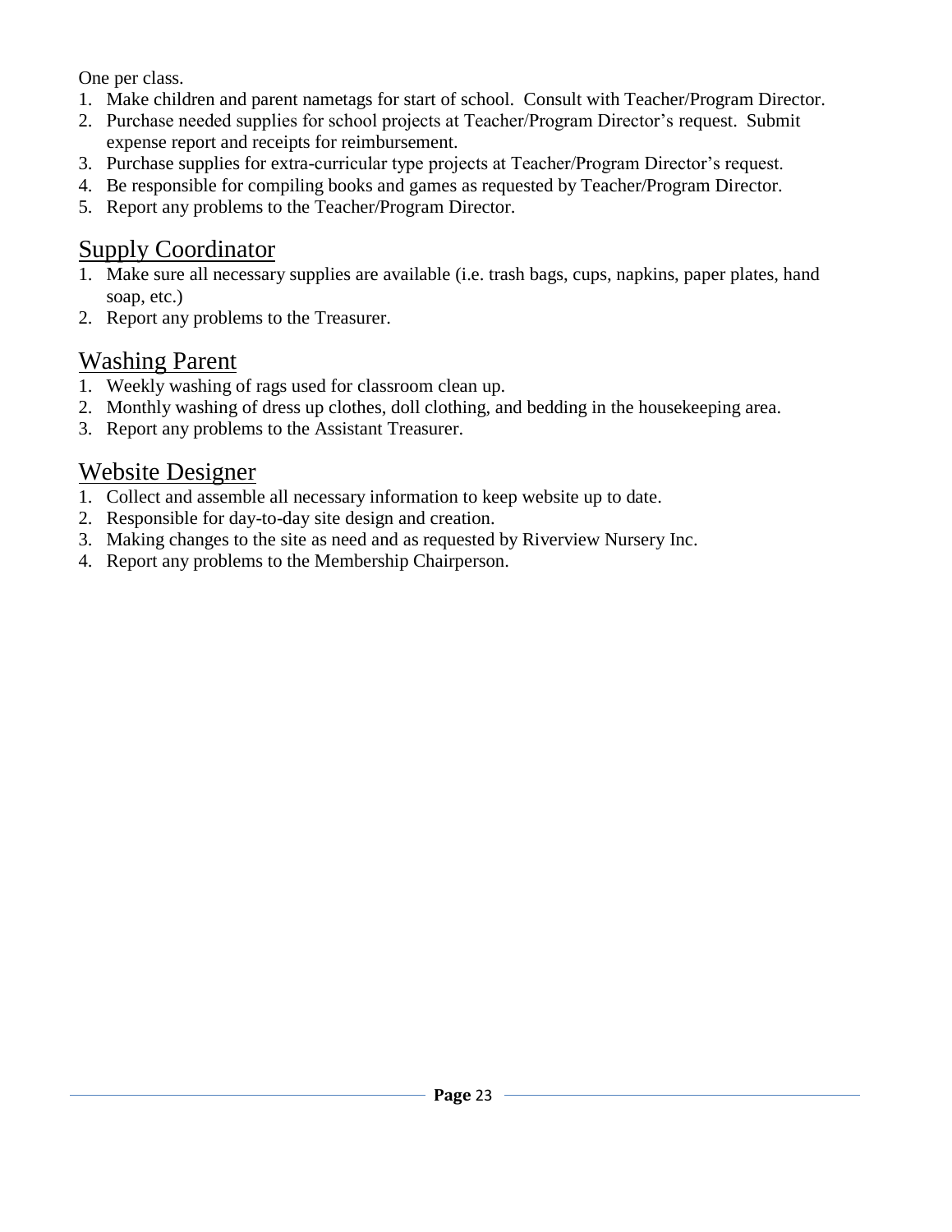# **CHANGE LIST (JUNE 2004)**

- 1. Adjusted statement in articles and Article Iv, Section I regarding General Membership meeting from every other month to every month.
- 2. Added statement to articles for late pick up of \$5.00 fine.
- 3. Adjusted requirements for families supplies for school.
- 4. Adjusted fundraising due to March  $1<sup>st</sup>$
- 5. Added no cash statement.
- 6. Added statement in articles and Article V, Section III regarding first and last months tuition.
- 7. Adjusted statement for signature of articles.
- 8. Article VI, Section removed 2 MCCN.
- 9. Article VI, Section II adjusted #3.
- 10. Updated job descriptions for Vice President, Council Delegate, Teacher/Program Director.
- 11. Article VII removed 5.
- 12. Updated all membership job descriptions.
- 13. Deleted membership jobs of garbage parent, copy parent, and film developing parent.

# **CHANGE LIST (MAY 2006)**

- 1. Adjusted Sample Daily Schedule.
- 2. Adjusted the Articles of Agreement #10. If tuition not paid by  $1<sup>st</sup>$  of next month, child will be barred from attending school until the monies are paid.
- 3. Adjusted the Articles of Agreement #1. Change late time to 10 minutes.
- 4. Deleted #6 of Section VI. Treasurer will sell 50/50 raffle tickets.
- 5. Deleted membership job of Book Parent and added duties to the Teacher/Program Director.
- 6. Deleted membership job of Mail Parent and added duties to the Secretary.
- 7. Deleted membership job of Memory Book Parent.

# **CHANGE LIST (MAY 2007)**

- 1. Adjusted the Articles of Agreement #6. Failure to pay fines by the end of that month may result in the child(ren) of the respective family being barred from attending school until the fine is paid.
- 2. Deleted #7B Articles of Agreement. Provide hospitality for one (1) General Membership Meeting during the school year (i.e. beverages and snacks).
- 3. Adjusted the Articles of Agreement #7C. Provide school supplies once during the school year.
- 4. Adjusted the Articles of Agreement #7D. Fundraising profits due by March  $1<sup>st</sup>$  was changed to fundraising profits being due by November  $1<sup>st</sup>$ .
- 5. Deleted requirement of member signature and date at the end of the Articles of Agreement.
- 6. Adjusted Article IV, Section V. The annual meeting for the election of offices shall be held at the General Membership meeting in April of each year was changed to March of each year.
- 7. Adjusted Article VI Executive Operation, Section I. If unable to attend, the Teacher/Program Director will notify the Board.
- 8. Adjusted Article VI, Section III Duties of the President, #2 to include: If Riverview Schools are cancelled for weather conditions, Riverview Nursery, Inc. will also be closed.
- 9. Deleted Article VI, Section IV Duties of the Vice President, #6A and #6B. The Vice President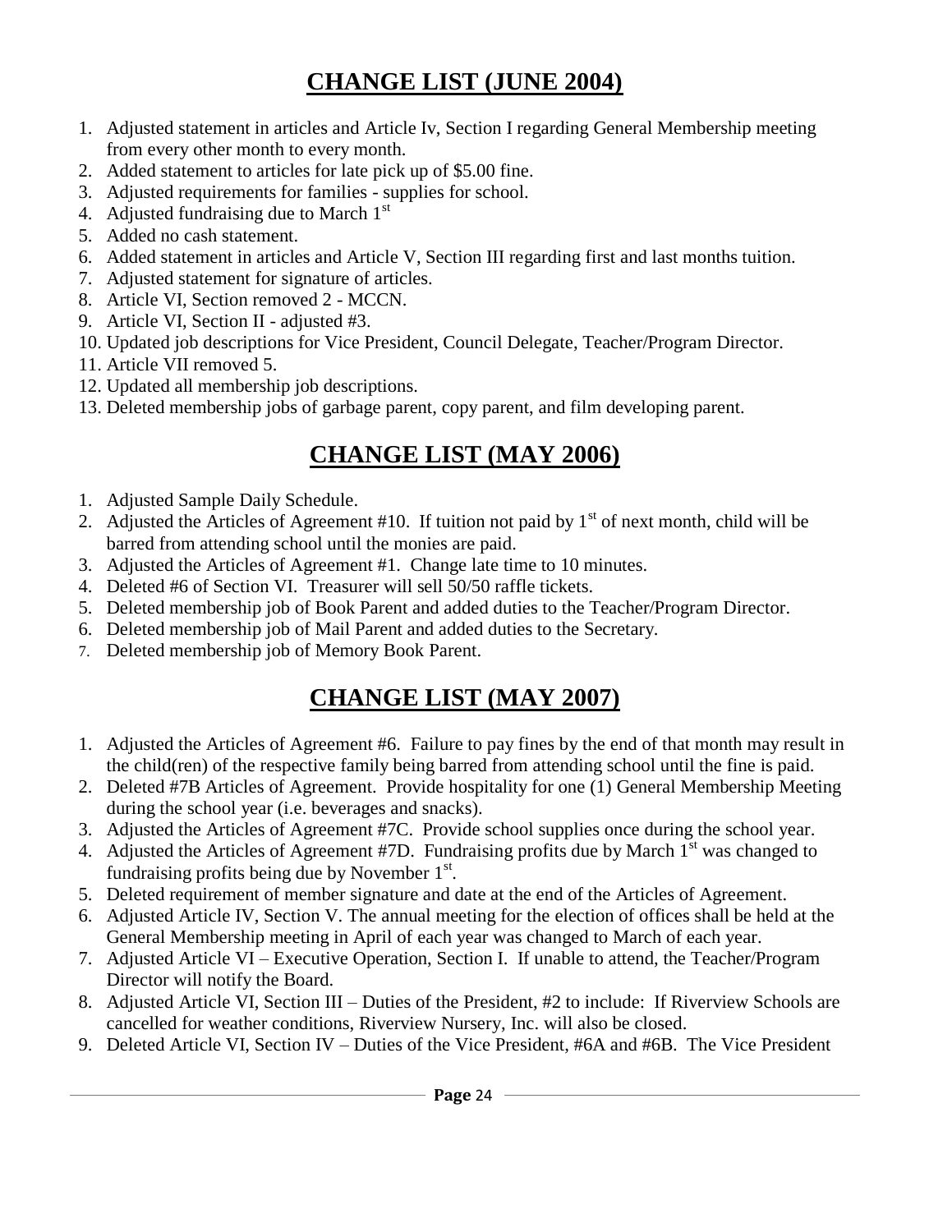shall assume the responsibility of 4's liaison to include the following: A. Receive any and all questions/comments or concerns regarding the Nursery from families enrolled in the 4's class. B. Take questions/comments or concerns before the Board (if needed) for discussion and respond back to the family in a timely manner.

- 10. Adjusted Article VI, Section VI Duties of the Treasurer, #2.The words twice monthly was changed to biweekly.
- 11. Adjusted Article VI, Section VIII Duties of the Membership Chairperson, #10. Changed the words from 3's liaison to as school liaison.
- 12. Adjusted Article VI, Section VIII Duties of the Membership Chairperson, #10A. Changed the words from 3's class to school.
- 13. Adjusted Article VII, #4. Changed time from 15 minutes to 10 minutes.
- 14. Adjusted Article VII, #17D. Removed one hospitality.
- 15. Adjusted Article VII, #18. Changed Month from April to March.
- 16. Adjusted Article VII, #19. Changed Month from April to March.
- 17. Deleted the Hospitality Parent membership job that was included as part of the Supply Coordinator Parent Job.
- 18. Adjusted Supply Coordinator Parent. Deleted all Hospitality parent responsibilities.
- 19. Adjusted Scheduler #5. Changed consult with membership to consult with Teacher/Program Director.
- 20. Deleted membership job of Carpet Cleaning Parent.

# **CHANGE LIST (Oct 2007)**

- 1. Added the membership job of Fundraising Sorter Parent.
- 2. Adjusted Article V, Section III Tuition. Changed "Tuition will be considered late if paid by the 22nd of the month and there will be a \$5.00 fine assessed" to *"*A \$5.00 fine will be assessed if the payment is not received by the  $22<sup>nd</sup>$  of the month".

# **CHANGE LIST (Aug 2008)**

- 1. Adjusted the membership job of Party Parent from One or two per class to just One per class.
- 2. Adjusted the membership job of Fundraising sorter to include in description One per class.
- 3. Adjusted membership job of Fundraising sorter to include in description report any problems to the Fundraising chairperson.
- 4. Added the membership job of Class Photographer.
- 5. Added the membership job of Song Leader.
- 6. Added the membership job of V.I.P. Night Coordinator.
- 7. Adjusted the membership job of Party Parent from One or two per class to just One per class.
- 8. Adjusted the membership job of Fundraising sorter to include in description One per class.
- 9. Adjusted membership job of Fundraising sorter to include in description report any problems to the Fundraising chairperson.
- 10. Added the membership job of Class Photographer.
- 11. Added the membership job of Song Leader.
- 12. Added the membership job of V.I.P. Night Coordinator.
- 13. Added the membership job of Website Designer.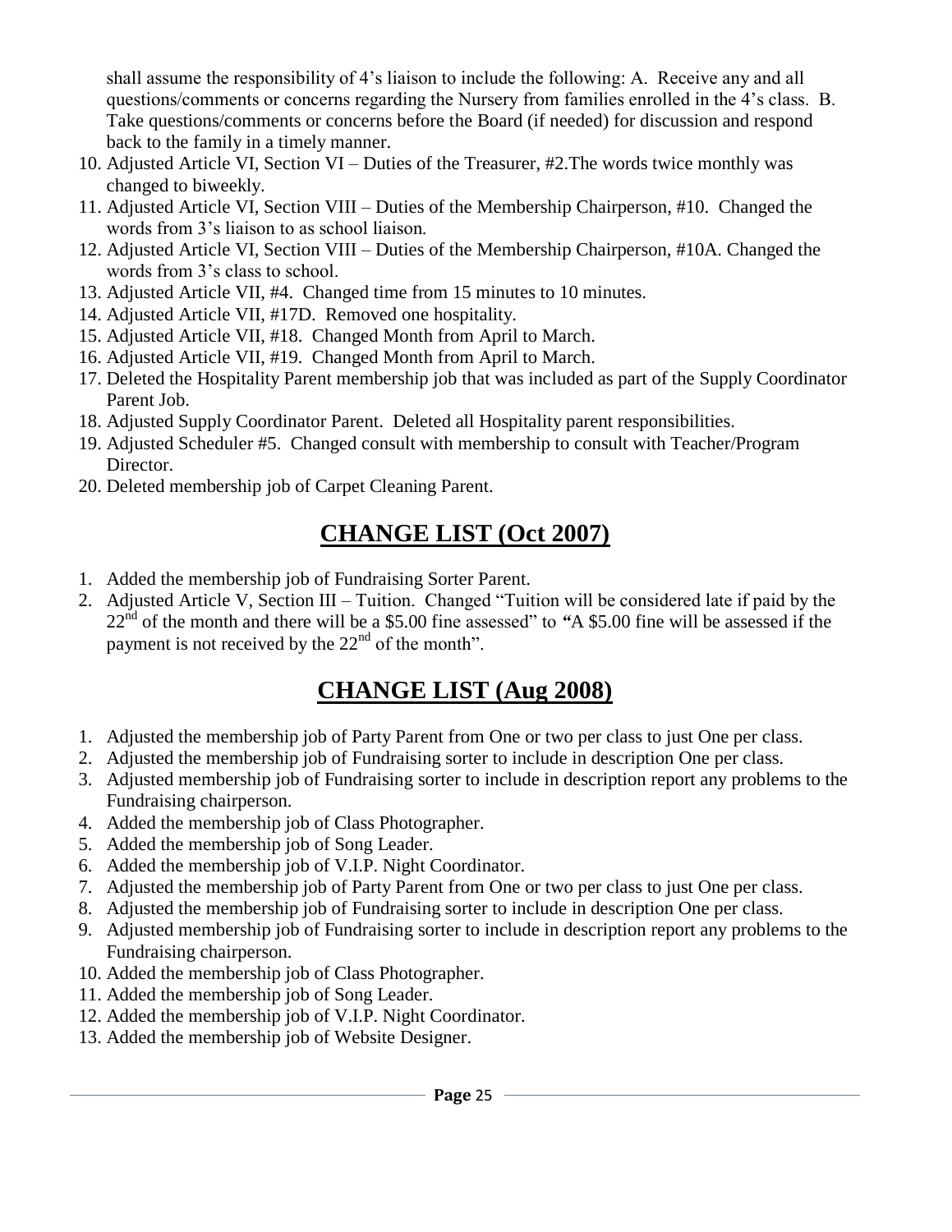# **CHANGE LIST (May 2009)**

- 1. Articles of Agreement, #4 Added FIA/child abuse and neglect clearance is MANDATORY for any adult working in the classroom. This can be obtained by going to: State Of Michigan Family Independence Agency, Wayne County, 22050 Pennsylvania Rd., Taylor Mi 48180. Phone Number for FIA is 734-281-8320. Be sure to take your driver's license and social security card. Tell them you belong to the co-op and need a background check performed (no charge for this service). You will fill out a very simple form and be told when you can come back to pick up your clearance. This is mandated by the state and must be completed by your first working day. (This replaces the ICHAT that some of you may be familiar with.)
- 2. Articles of Agreement, #10 Changed the first and last months tuition are due at the orientation meeting to read the last month's tuition is due with application and first month's tuition is due at the orientation meeting.
- 3. Articles of Agreement, #15 Added Riverview Nursery, Inc. reserves the right to change fees and/or tuition at any time.
- 4. Article III, Section II, #3 Adjusted from Submit properly filled out Health Appraisal Form, Child Information Form, Child Placement Contract and Conviction Form to Submit properly filled out Health Appraisal Form, Child Information Form, Child Placement Contract and FIA/child abuse and neglect clearance.
- 5. Article IV, Section I Changed from General Membership approximately every month to read General Membership every month, unless otherwise decided by the Executive Board and General Membership Members.
- 6. Article IV, Section II Changed from missing two(2) consecutive board meetings to read missing two (2) Board meetings.
- 7. Article V TUITION AND FEES Added Riverview Nursery, Inc. reserves the right to change fees and/or tuition at any time.
- 8. Article V, Section III Changed from The first and last month's tuition are due at the orientation to The last month's tuition is due with the application and the first month's tuition is due at orientation.
- 9. Article V, Section VI Added After first returned/bounced check, member will be required to pay with a money order only for the rest of the school year.
- 10. Article VI, Section IV Changed from organizing and coordinating the Holiday Party, the March dinner, and the end-of-the year party to organizing and coordinating Santa's Secret Shop, Christmas Program, Graduation and Family Fun Day.
- 11. Article VI, Section V Changed from organizing and coordinating the Holiday Party, the March dinner, and the end-of-the year party to organizing and coordinating Santa's Secret Shop, Christmas Program, Graduation and Family Fun Day.

# **CHANGE LIST (July 2009)**

1. Articles of Agreement, #7D – Adjusted to read as follows: Raise a minimum of \$125.00 per child in fundraising profits due by December 1st. A variety of fundraising ideas will be offered. If a member doesn't reach the minimum of \$125.00 by the due date they will be required to pay the difference. As you continue to participate in fundraisers after the deadline, any additional funds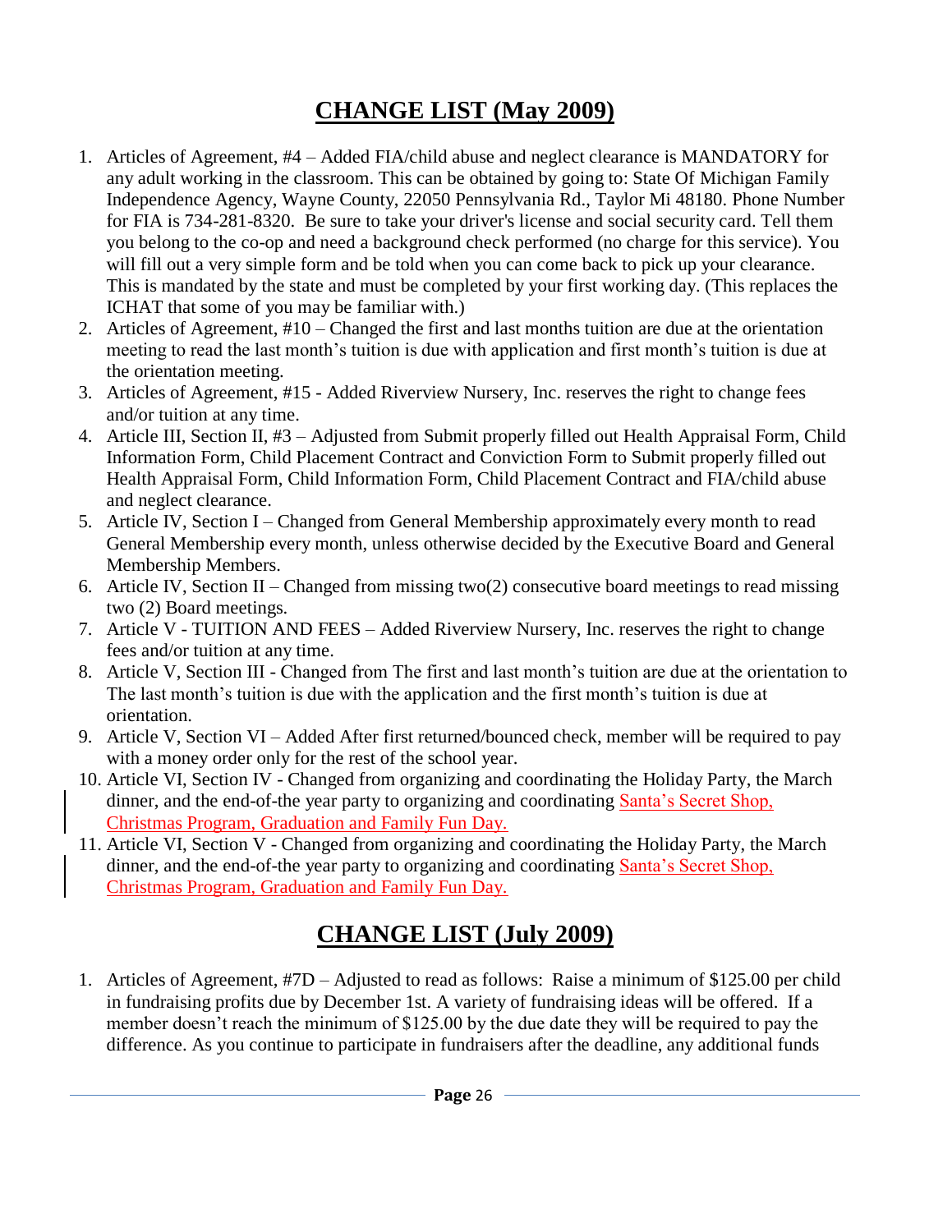raised up to the amount you paid to meet the minimum requirement will be refunded to you. Any profit raised over the \$125.00 minimum per child will be put in Riverview Nursery's general account and used for various school functions throughout the year. If a member chooses not to participate in the various fundraising activities provided by the Preschool, that family may make a tax-deductible contribution to the Preschool to fulfill its fundraising requirement.

# **CHANGE LIST (August 2009)**

- 1. Removed the membership job of Song Leader.
- 2. Removed the membership job of V.I.P. Night Coordinator.
- 3. Articles of Agreement #7c Adjusted: Participate in a Cabin Clean up one (1) time during the school year to read as follows: Participate in one (1) Cabin Clean up for EACH child enrolled in the Nursery.

# **CHANGE LIST (April 2010)**

- 1. Article II, Section I Changed: Children entering Riverview Nursery, Inc. must be age appropriate by December 1<sup>st</sup> of the current school year to Children entering Riverview Nursery, Inc. must be age appropriate by September  $1<sup>st</sup>$  of the current school year.
- 2. Article II, Section I Changed: Younger children may be enrolled with the approval of the Teacher/Program Director to Younger children may be enrolled with the approval of the Teacher/Program Director and Executive Board.

# **CHANGE LIST (July 2010)**

1. Article II – Membership, Section III – Added: In the event a child shows Aggressive Behavior: Aggressive behavior is any hitting, kicking, spitting, biting, pushing, or throwing of objects intended to deliberately hurt others. These behaviors will not be tolerated.

- A. First incident: Time out and parents will be informed of what happened after school.
- B. Second incident: Parent will be called to pick up the child from school.
- C. After the child has been sent home 2 times, a parent/teacher conference will be held to discuss the situation. In addition to the conference, a referral will be made to the GDCNC. This will benefit both the parent and the teacher.
- D. After the 3<sup>rd</sup> incident: The parent will be asked to leave the Coop by the Executive Board.
- E. In addition to these steps, if any chronic aggressive behaviors persist, the child can be dismissed at the discretion of the teacher and the Executive Board.

# **CHANGE LIST (August 2010)**

Articles of agreement, #7D: Changed fundraising requirement from \$125.00 to \$145.00.

# **CHANGE LIST (January 2011)**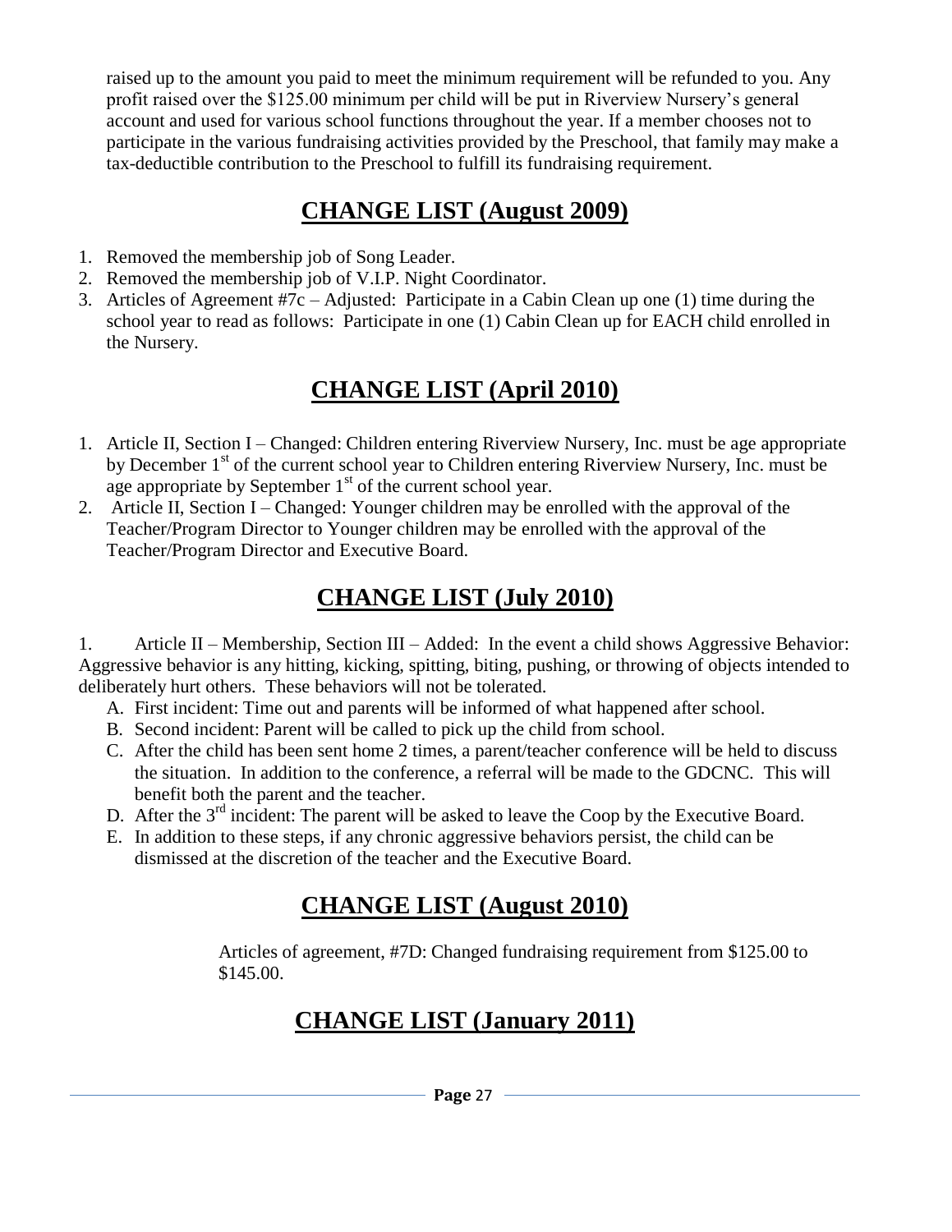- 1. Article V TUITION AND FEES, Section VI **Non-Sufficient Fund Fee**: Changed following from 1<sup>st</sup> offense to 2<sup>nd</sup> offense: the member will be fined a \$25.00 fine in addition to any bank charges and the total of the check.
- 2. Article V TUITION AND FEES, Section VI **Non-Sufficient Fund Fee**: Added for the 1st offense: The member will be required to pay any bank charges incurred and the total of the check.
- 3. Article V TUITION AND FEES, Section VI **Non-Sufficient Fund Fee**: Added All fees to be assessed at the discretion of the Executive board.

# **CHANGE LIST (May 2011)**

Article II, Section I – Changed: Children entering Riverview Nursery, Inc. must be age appropriate by September  $1<sup>st</sup>$  of the current school year to Children entering Riverview Nursery, Inc. must be age appropriate by December  $1<sup>st</sup>$  of the current school year.

# **CHANGE LIST (August 2011)**

Article V, Section III – Changed: The last month's tuition is due with the application and the first month's tuition is due at orientation and are only refundable if the child(ren) never attends the nursery to The last month's tuition is due with the application and the first month's tuition is due at orientation. Tuition is non-refundable, except at the discretion of the board.

# **CHANGE LIST (December 2011)**

Article IV, Section III – Changed: Tuition shall be due on or before the 15<sup>th</sup> of each month. *The Nursery has a no cash policy, only checks or money orders will be accepted.* A \$5.00 fine will be assessed if the payment is not received by the  $22<sup>nd</sup>$  of the month. An additional fine of \$3.00 will be assessed for each additional week late. The last month's tuition is due with the application and the first month's tuition is due at orientation. Tuition is non-refundable, except at the discretion of the board to Tuition shall be due on or before the 15<sup>th</sup> of each month. **The Nursery has a no cash policy, only** *checks or money orders will be accepted. Any payment of \$125 or greater must be in the form of a money order or cashier's check.* A \$5.00 fine will be assessed if the payment is not received by the  $22<sup>nd</sup>$  of the month. An additional fine of \$3.00 will be assessed for each additional week late. The last month's tuition is due with the application and the first month's tuition is due at orientation. Tuition is non-refundable, except at the discretion of the board.

# **CHANGE LIST (March 2012)**

- 1. Articles of Agreement, #5: Changed working in the classroom from twice a month to 2-3 times a month.
- 2. Articles of Agreement, #7D: Removed "As you continue to participate in fundraisers after the deadline, any additional funds raised up to the amount you paid to meet the minimum requirement will be refunded to you."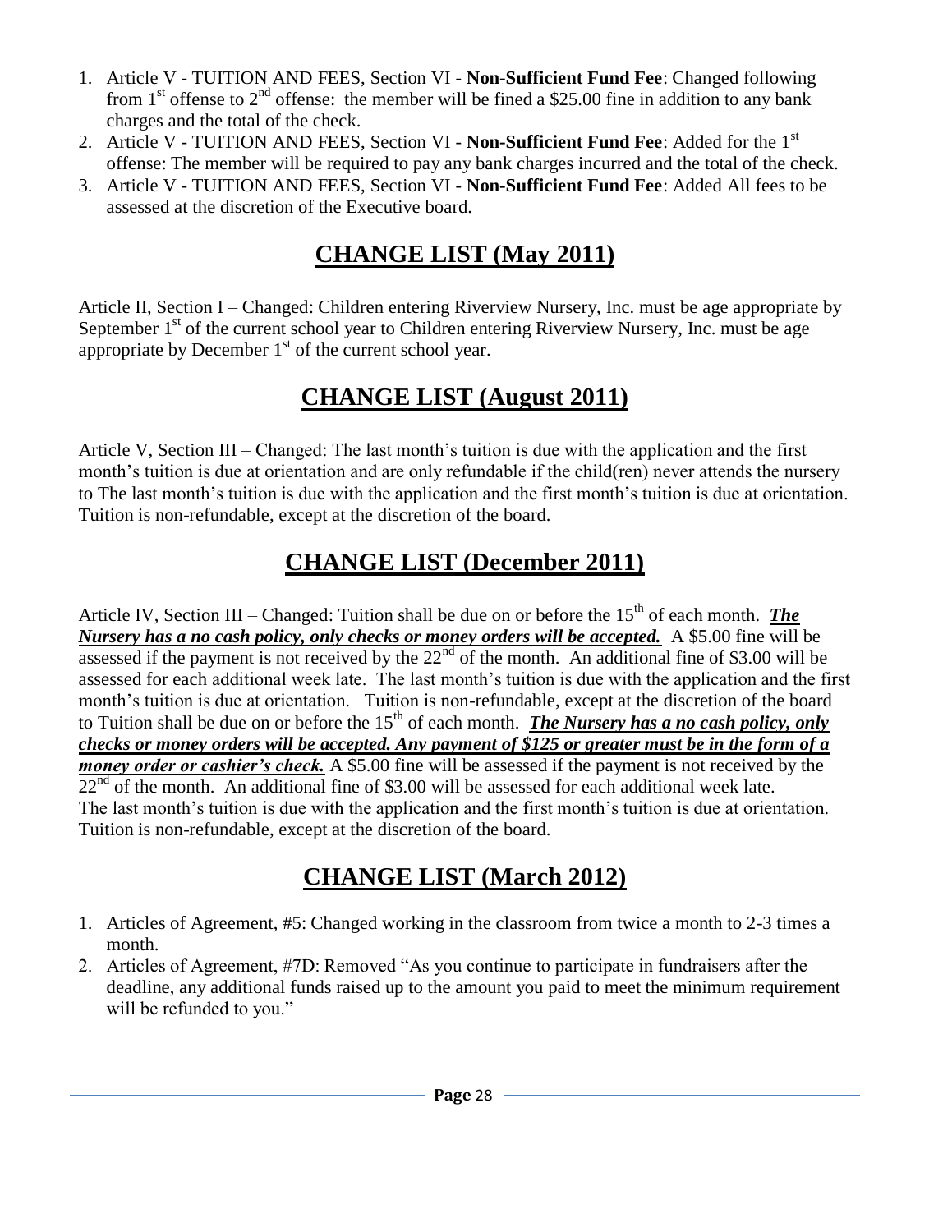- 3. Article II, Section III, #5 Changed: In the event a child shows Aggressive Behavior: Aggressive behavior is any hitting, kicking, spitting, biting, pushing, or throwing of objects intended to deliberately hurt others. These behaviors will not be tolerated.
	- A. First incident: Time out and parents will be informed of what happened after school.
	- B. Second incident: Parent will be called to pick up the child from school.
	- C. After the child has been sent home 2 times, a parent/teacher conference will be held to discuss the situation. In addition to the conference, a referral will be made to the GDCNC. This will benefit both the parent and the teacher.
	- D. After the 3<sup>rd</sup> incident: The parent will be asked to leave the Coop by the Executive Board.
	- E. In addition to these steps, if any chronic aggressive behaviors persist, the child can be dismissed at the discretion of the teacher and the Executive Board.

## BEHAVIOR/SPECIAL NEEDS POLICY

 Our policy is this – any child who requires constant one-on-one supervision or whose individual needs would require removing an adult from the classroom on a frequent basis, needs to be accompanied to class by a parent, or approved parent substitute, on a daily basis. This decision about individual children is placed in the hands of our teacher, who is best qualified to make the decision. This parent is in addition to the number of parent assistants scheduled on any given day and is there to provide supervision and assistance for their child. The parent is relieved of other classroom duties and the family is not required to work any additional hours in the classroom. This policy does require more attendance than the average parent would provide. However, as a school, we are, in effect, remitting the cooperative requirement of serving as a teaching assistant to the whole classroom.

According to this policy, the teacher decides if a child requires a parent's full-time participation in the classroom. Our teacher needs to be available as the classroom leader and can't spend more time with one child than with all the others. Because our assistants are parents, without special training, they are not asked to assume responsibility for providing one-on-one care to a child who is not their own. We also base our parent numbers on the assumption that those adults are available in the classroom for most of the time. A child who is requiring a parent to spend more than minimal time with them or is requiring teacher time in the bathroom needs their own parent available for this duty, otherwise our classroom is short-staffed and our teacher is not present as a leader.

Some children will require a permanent parent helper because their condition remains the same. Some children might require a parent helper later in the year due to the development of a problem that is disrupting the classroom such as tantrums or a lapse in potty training. Some children may begin the year needing a parent helper but outgrow the need for one-on-one supervision as they adjust to school and/or mature. Most cases of severe separation anxiety fall into this category.

In summary, our teacher will decide if a child requires one-on-one parental participation. This can be for a physical or behavioral problem and the child can be reclassified at any time at the teacher's discretion. During the time that a parent is providing one-on-one classroom supervision they are relieved of their regular co-op parent duties. These duties resume when the child nolonger needs their parent's support. If a parent can't attend each day with their child, they can provide a substitute such as a grandparent or babysitter who is over 18 years of age and has been cleared by FIA. However, they must be approved ahead of time by the teacher. Also the parent is under the teacher's direction and will remove the child, at the teacher's request, if the child is disrupting the class and return when the child has reestablished appropriate control. The teacher will designate a quiet, separate place if the child needs a place to regain control due to disruptive behavior.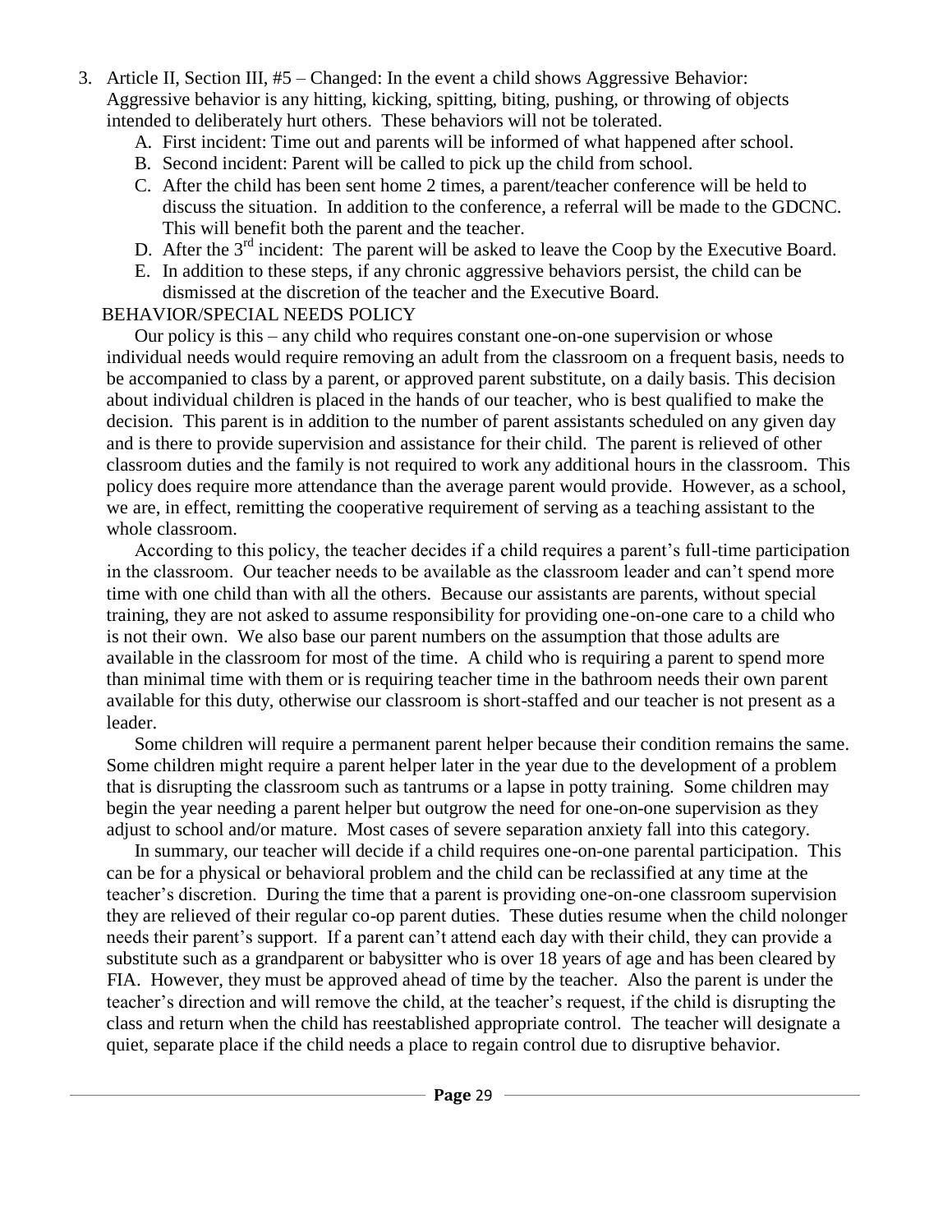4. Removed Article 5, Section V - **Insurance**

 There is an accident insurance fee include in the registration fee. This covers both parent/guardian and child. The insurance covers all Nursery activities in which they participate.

- 5. Article V1, Section VI, #10 Changed be sure the President, Vice President, Treasurer, Secretary, Fundraising Chairperson and Assistant Treasurer are bonded to Be sure the President, Vice President, Treasurer, Secretary, Fundraising Chairperson, Assistant Treasurer, Membership Chairperson, and GDCNC Delegate are bonded.
- 6. Article VI, Section VI, #13 Changed Assure that a minimum balance of \$3,000.00 is left in the checking account at the end of the school year. Any excess should be used to improve the school, such as updating old equipment and adding new equipment, subject to Board approval to Assure that a minimum balance of \$3,000.00 is left in the checking account at the end of the school year. Any excess should be put in the savings account to have a minimum balance of \$6000.
- 7. Removed Article VII, #20d: A qualified substitute Teacher/Program Director (with a degree or CDA and State required training) shall be hired at the discretion of the Executive Board and Teacher/Program Director and will be paid accordingly.
- 8. Adjusted the membership job of Cabin Clean-Up Coordinator from Two parents may alternate to One per class.
- 9. Adjusted the membership job of Special Project/Materials & Resource Parent to remove #2: Be available, without children, to make necessary die-cuts, binding, laminating at the Teacher/Program Director Resource Center in Taylor at the request of the Teacher/Program Director.
- 10. Adjusted the membership job of Website Designer #4 from Report any problems to the Teacher/Program Director to Report and problems to the Membership Chairperson.
- 11. Article VI, Section VIII, #9 Changed Oversee membership jobs of health parent and schedulers to oversee jobs of health parent, schedulers, and website designer.

# **Change List (May 2014)**

1. Fundraising fee increase from \$145.00 to \$150.00.

2. Enrollment start age changed from December  $1<sup>st</sup>$  to September  $1<sup>st</sup>$  per new state guidelines. Change List (April 2015)

1. Tuition increased by \$10 for both the 3 and 4 year old programs. Both classes will be extended by a half an hour in length. 4's tuition will be \$80 per month and 3's tuition will be \$60.

# **Change List (April 2015)**

1. **Articles of Agreement #7, part D - fundraising fee of \$150 due by Dec 1st**

# **Change List (September 2015)**

- 2. Updated Daily Schedule
- 3. Articles of Agreement # 4 changed address of FIA
- 4. **Article IV meetings, section I- meetings will be held every other month**
- 5. Added Parent Jobs 2 Class Photographer per class and must upload to Tree ring, 1 Class Hospitality Parent for school, 1 Decorating Parent for school, and 1 Special